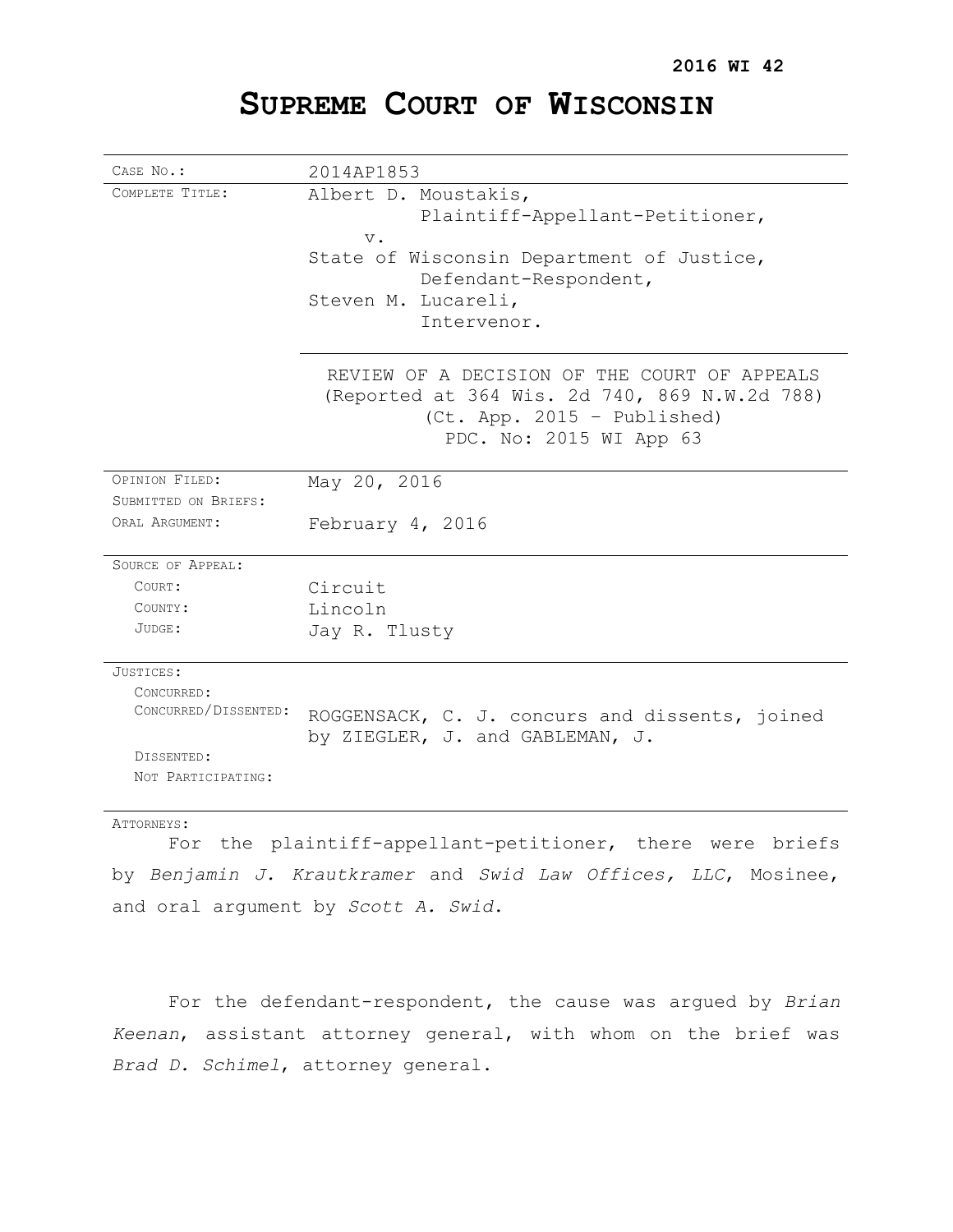# **2016 WI 42**

NOTICE

**This opinion is subject to further editing and modification. The final version will appear in the bound volume of the official reports.** 

No. 2014AP1853 (L.C. No. 2014CV41)

**Albert D. Moustakis,**

 **Plaintiff-Appellant-Petitioner,**

 **v.**

**State of Wisconsin Department of Justice,**

 **Defendant-Respondent,**

**Steven M. Lucareli,**

 **Intervenor.**

**FILED**

**MAY 20, 2016**

Diane M. Fremgen Clerk of Supreme Court

REVIEW of a decision of the Court of Appeals *Affirmed and cause remanded.*

¶1 SHIRLEY S. ABRAHAMSON, J. This is a review of a published decision of the court of appeals, Moustakis v. Wisconsin Department of Justice, 2015 WI App 63, 364 Wis. 2d 740, 869 N.W.2d 788, affirming an order of the Circuit Court for Lincoln County, Jay R. Tlusty, Judge.

¶2 The circuit court dismissed an action brought by Vilas County District Attorney Albert Moustakis under Wis. Stat.

STATE OF WISCONSIN THE RESERVE STATE OF WISCONSIN THE SERVER SOURT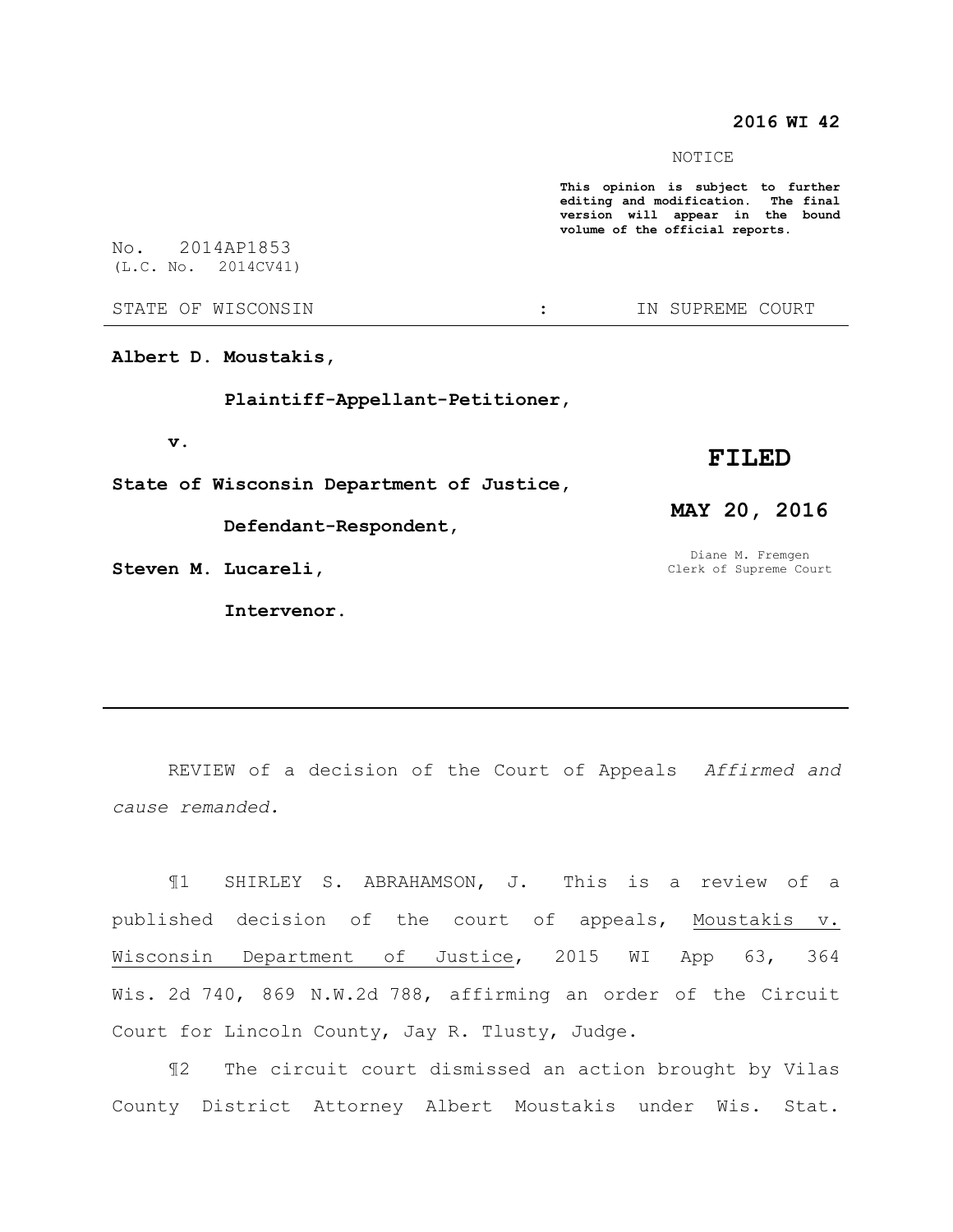$$19.356(4)$   $(2013-14)^1$  seeking to restrain the Wisconsin Department of Justice from releasing records pertaining to Moustakis in response to a public records request by The Lakeland Times, a newspaper located in Minocqua, Wisconsin. The court of appeals affirmed the order of the circuit court.

¶3 This review raises a single question that was wellstated by the court of appeals: Is a district attorney an "employee" as that term is used in Wis. Stat. § 19.356(2)(a)1. and defined in § 19.32(1bg) such that the district attorney may maintain an action for notice and pre-release judicial review of records under  $$19.356(4)?<sup>2</sup>$ 

 $\overline{a}$ 

 $^2$  Moustakis v. Wis. DOJ, 2015 WI App 63, ¶11, 364 Wis. 2d 740, 869 N.W.2d 788.

The parties and the circuit court and court of appeals framed the issue presented as a question of standing, that is, does Moustakis have standing to bring his action? Phrasing the issue as one of standing is asking, as we do, whether Moustakis falls within the ambit of the provisions of the public records law granting a record subject notice of the decision of an authority to provide a requester access to records and prerelease judicial review of the decision to provide access. See William A. Fletcher, The Structure of Standing, 98 Yale L.J. 221, 236 (1988) ("'When a plaintiff seeks standing on the basis that an interest is protected by statute, the question whether that interest is legally protected for standing purposes is the same as the question whether plaintiff (assuming his or her factual allegations are true) has a claim on the merits.'") (quoting Stephen G. Breyer & Richard B. Stewart, Administrative Law and Regulatory Policy: Problems, Text, and Cases 1094 (2d ed. 1985) (footnote omitted)).

(continued)

<sup>1</sup> All subsequent references to the Wisconsin Statutes are to the 2013-14 version unless otherwise indicated.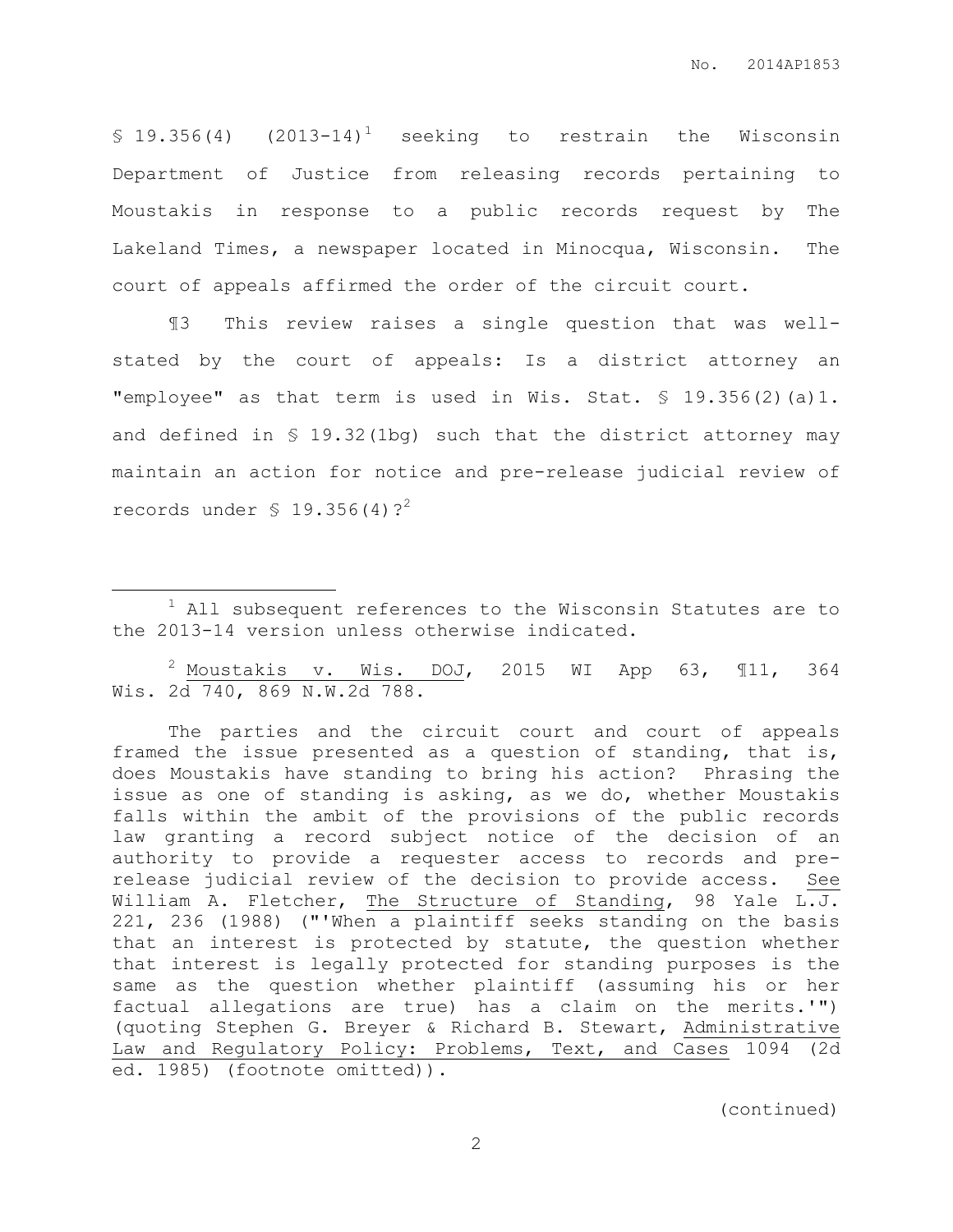¶4 To answer this question, we take the same approach as the court of appeals and the parties, namely, we analyze the interconnecting provisions of the public records law, Wis. Stat. §§ 19.21-.39, and apply them to the fact situation at hand. The Wisconsin public records law is not always easy to read or decipher. Multiple provisions of the public records law crossreference each other. Nevertheless, by analyzing the public records law step by step, we can resolve the present case. To enable easier reference to the text of the public records law as we discuss the cross-references, we have attached the text of the relevant statutes and constitutional provisions as Appendix A.

¶5 After analyzing the public records law and the parties' arguments, we conclude, as did the court of appeals, that a district attorney holds a state public office and is not an "employee" within the meaning of Wis. Stat. §§ 19.32(1bg) and 19.356(2)(a)1. Because the records at issue do not fall within

 $\overline{a}$ 

In other words, whether Moustakis fits within the group of individuals to whom the public records law grants notice and an opportunity for pre-release judicial review is a matter of statutory interpretation. Standing and statutory interpretation are distinct and should not be conflated. In the instant case, it is easier to frame the issue as a matter of statutory interpretation rather than as a matter of standing. See Wisconsin's Envt'l Decade, Inc. v. Pub. Serv. Comm'n of Wis., 69 Wis. 2d 1, 11, 230 N.W.2d 243 (1975) (describing cases resolved "on the notion that the statute relied upon by the person seeking review did not give legal recognition to the interest asserted" as "rest[ing] upon statutory interpretation rather than the law of standing itself.").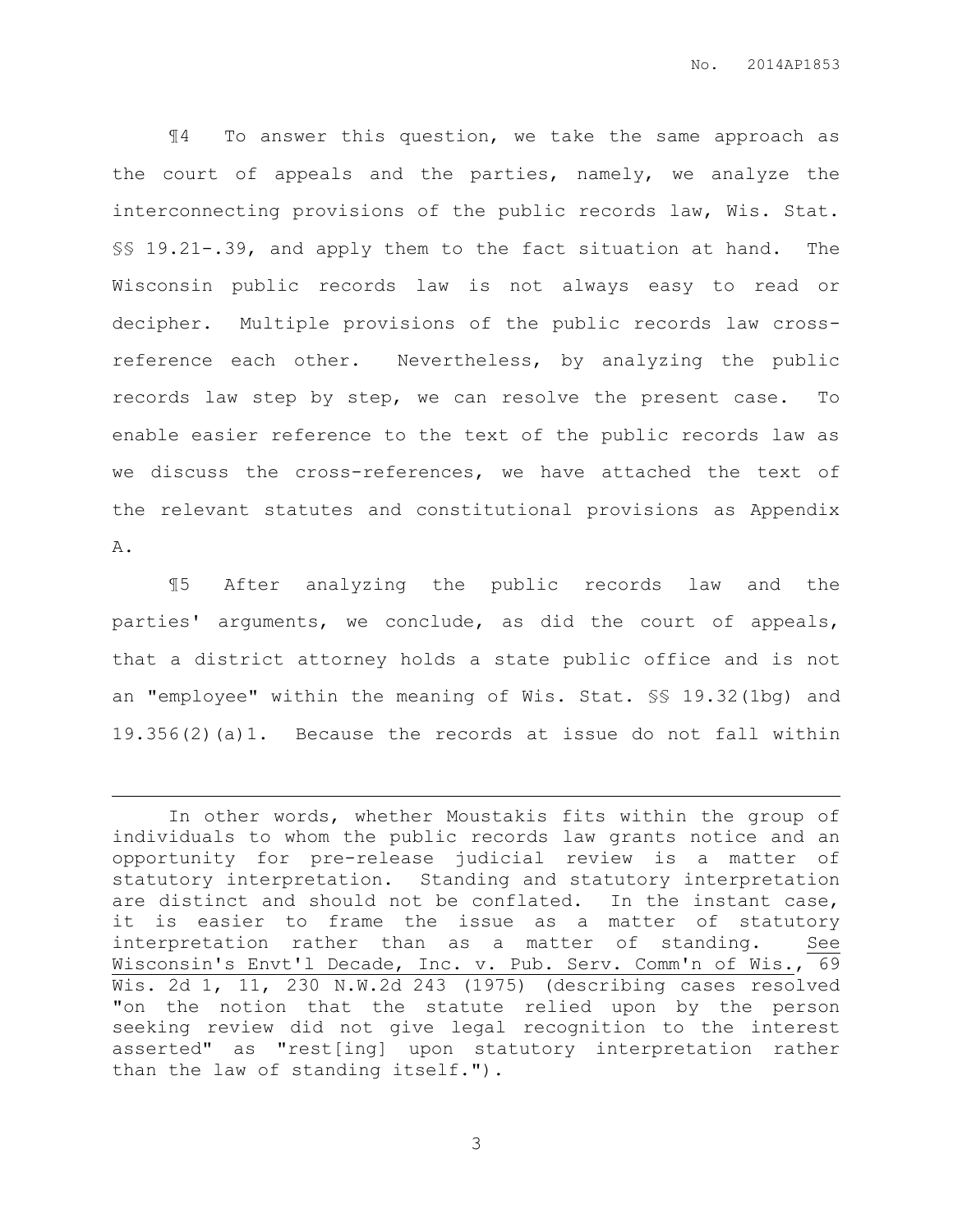the narrow exception to the general rule that a "record subject" is not entitled to notice or pre-release judicial review of the decision of an authority to provide access to records pertaining to that record subject, Moustakis may not maintain an action under Wis. Stat. § 19.356(4) to restrain the Department of Justice from providing The Lakeland Times access to the requested records.

¶6 Accordingly, we affirm the decision of the court of appeals and the circuit court's order dismissing Moustakis's action under the Wisconsin public records law.

¶7 We remand the cause to the circuit court for further proceedings consistent with this opinion to consider Moustakis's amended complaint alleging two additional causes of action, the first seeking a writ of mandamus and the second asserting a challenge to the constitutionality of Wis. Stat. § 19.356. The circuit court stayed proceedings on these two causes of action,  $3$ and these two causes of action are not at issue in this court.<sup>4</sup>

I

¶8 For purposes of this review, the facts and procedural history are not in dispute.

¶9 In July 2013, The Lakeland Times sent a public records request to the Department of Justice regarding Moustakis. The

 $\overline{a}$ 

<sup>3</sup> This court granted Moustakis's petition for review but did not grant Moustakis's petition that the court accept an original action to decide the second and third causes of action.

 $4$  Moustakis, 364 Wis. 2d 740,  $\P$ 7 n.5.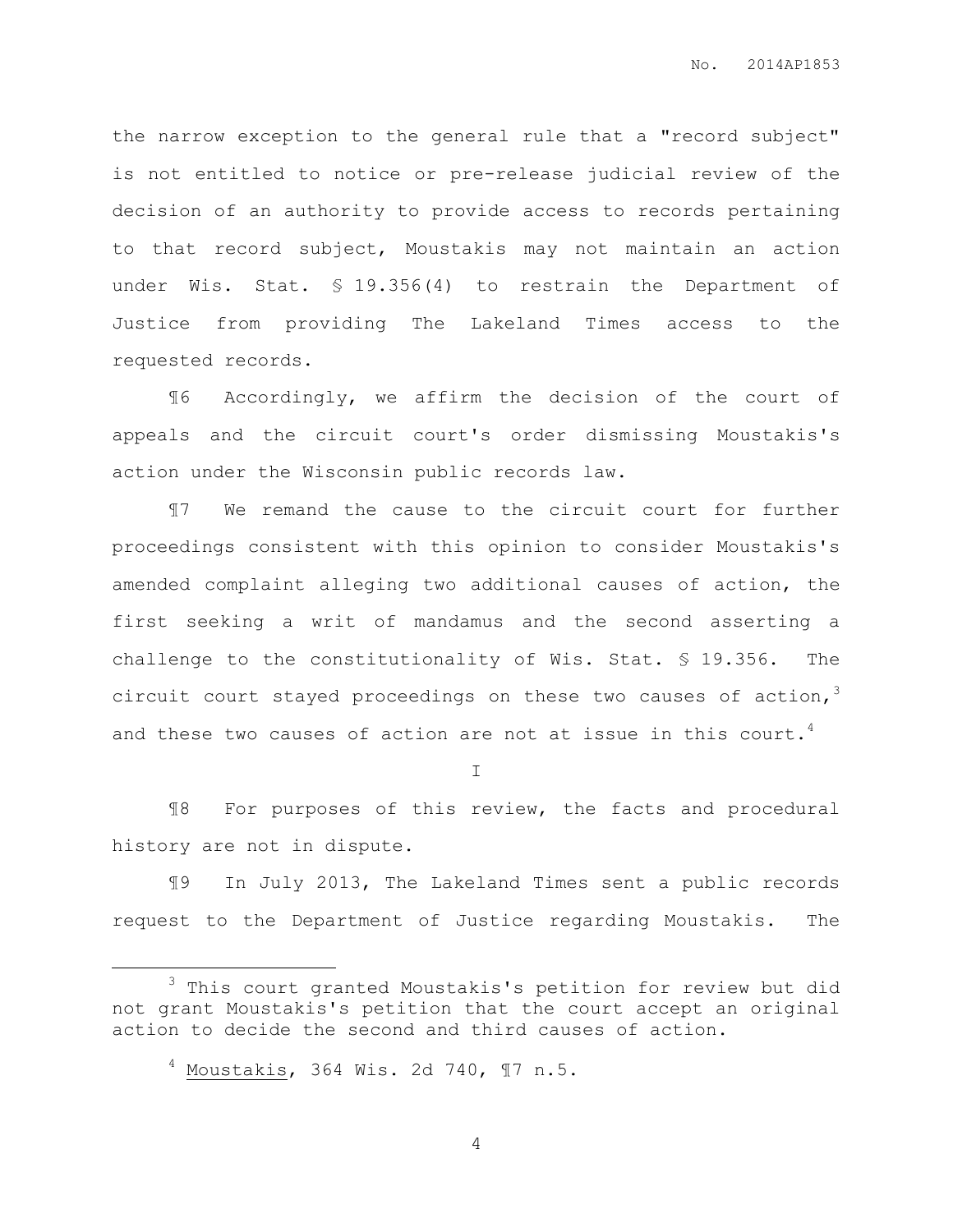request sought records of any "complaints or investigations regarding Vilas County District Attorney Al Moustakis" and records "regarding any investigation of [Moustakis's] conduct or handling of cases while district attorney." The request also sought "information related to complaints and investigations regarding Mr. Moustakis that were completed or ended without any action taken against him[,]" as well as "any communications between Mr. Moustakis and [Department of Justice] since he took office in 1995."

¶10 The public records custodian of the Department of Justice referred the request to the Department's Division of Criminal Investigation and Division of Legal Services to prepare a response. The staff collected and reviewed the responsive documents and made numerous redactions. The public records custodian approved the proposed response for release. The response contained records relating to complaints against Moustakis that the Department of Justice ultimately found to be unsubstantiated.

¶11 The public records custodian at the Department of Justice left Moustakis a telephone message advising him that the Department would be releasing records responsive to The Lakeland Times' public records request. The Department also mailed a copy of the approved response to Moustakis.

¶12 Moustakis received the redacted records from the Department of Justice on or about March 5, 2014, more than seven months after The Lakeland Times made its public records request. The Lakeland Times did not receive the redacted records at the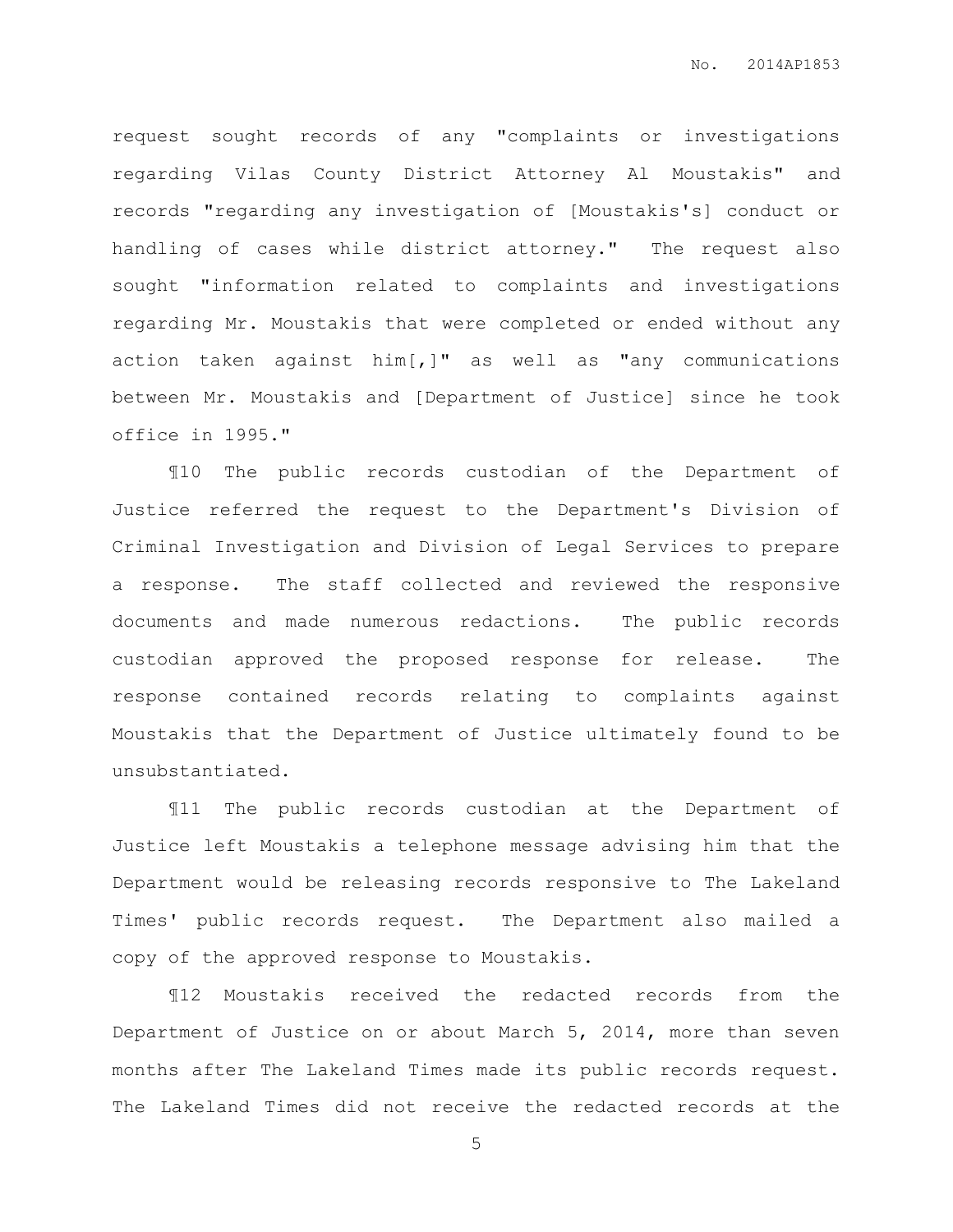same time that Moustakis received them. The Department asserts that it provided Moustakis with notice and a copy of the response as a professional courtesy and that it was not required to do so by  $law.^5$ 

¶13 Moustakis notified the Department of Justice (through his counsel) of his intent to seek judicial review of the Department's decision to release the requested records. On March 10, 2014, Moustakis filed this action under Wis. Stat. § 19.356(4) to enjoin the Department from releasing the records at issue.

¶14 The Department moved to dismiss the action, arguing, as we explained above, that Moustakis was not an "employee" as that term is defined in Wis. Stat. § 19.32(1bg) and that, as a result, Moustakis may not maintain an action under § 19.356(4) to restrain the Department from providing access to the records relating to him that are responsive to The Lakeland Times' public records request.

 $\overline{a}$ 

<sup>5</sup> The Department of Justice appears to argue it was not required to provide notice to Moustakis under Wis. Stat. § 19.356(2)(a)1. Other statutory notice requirements exist. See Wis. Stat. § 19.356(9)(a)-(b). Moustakis relies on Wis. Stat. § 19.356(9)(a) and (b) to bolster his interpretation of Wis. Stat. § 19.356(2)(a)1. and the definition of "employee" in Wis. Stat. § 19.32(1bg). He sometimes seems to assert that he should have received notice under Wis. Stat. § 19.356(9)(a) and (b) and an opportunity to augment the record. Moustakis's basic and repeated position, however, is that he does not want release of the records at all. We address these claims more fully in ¶¶50-62.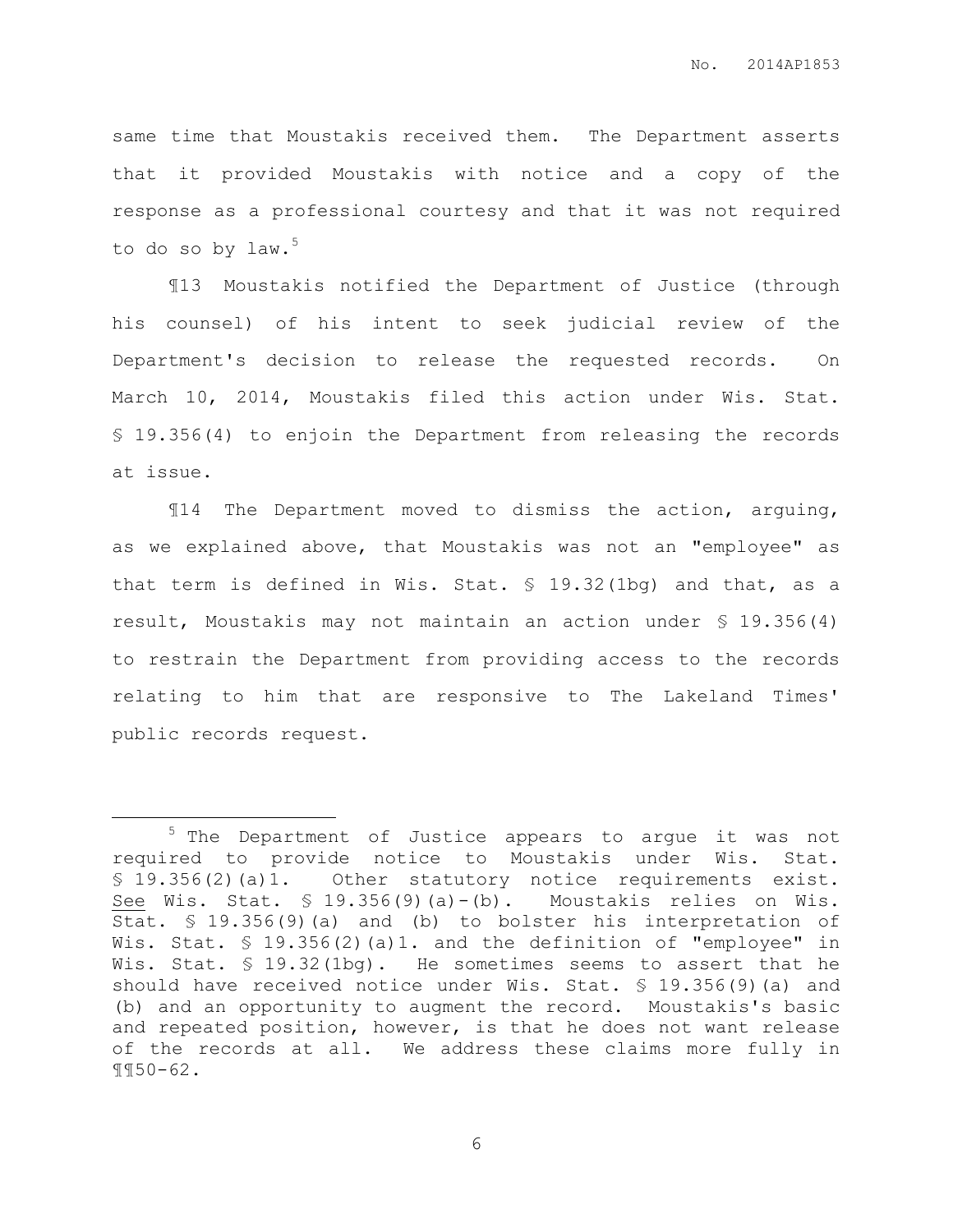¶15 The circuit court dismissed Moustakis's action on July 1, 2014, about one year after The Lakeland Times made its public records request to the Department of Justice, concluding that Moustakis was not an employee as defined in Wis. Stat. § 19.32(1bg) and as a result may not maintain an action under § 19.356(4). The court of appeals affirmed the circuit court's order dismissing the action. Moustakis sought review in this court.

#### II

¶16 The interpretation and application of statutes present questions of law that this court determines independently of the circuit court and court of appeals while benefiting from the analyses of these courts. Journal Times v. Police & Fire Comm'rs Bd., 2015 WI 56, ¶42, 362 Wis. 2d 577, 866 N.W.2d 563.

¶17 To determine the meaning of a statute, we look to the language of the statute. Schill v. Wis. Rapids Sch. Dist., 2010 WI 86, ¶49, 327 Wis. 2d 572, 786 N.W.2d 177. "Each word should be looked at so as not to render any portion of the statute superfluous." Hubbard v. Messer, 2003 WI 145, ¶9, 267 Wis. 2d 92, 673 N.W.2d 676 (note with citations omitted).

¶18 "[A]scertaining plain meaning requires us to do more than focus on a single, isolated sentence or portion of a sentence." Teschendorf v. State Farm Ins. Cos., 2006 WI 89, ¶12, 293 Wis. 2d 123, 717 N.W.2d 258 (citation and quotation marks omitted). Instead, "[w]e consider the meaning of words in the context in which they appear." Force ex rel. Welcenbach v. Am. Family Mut. Ins. Co., 2014 WI 82, ¶30, 356 Wis. 2d 582, 850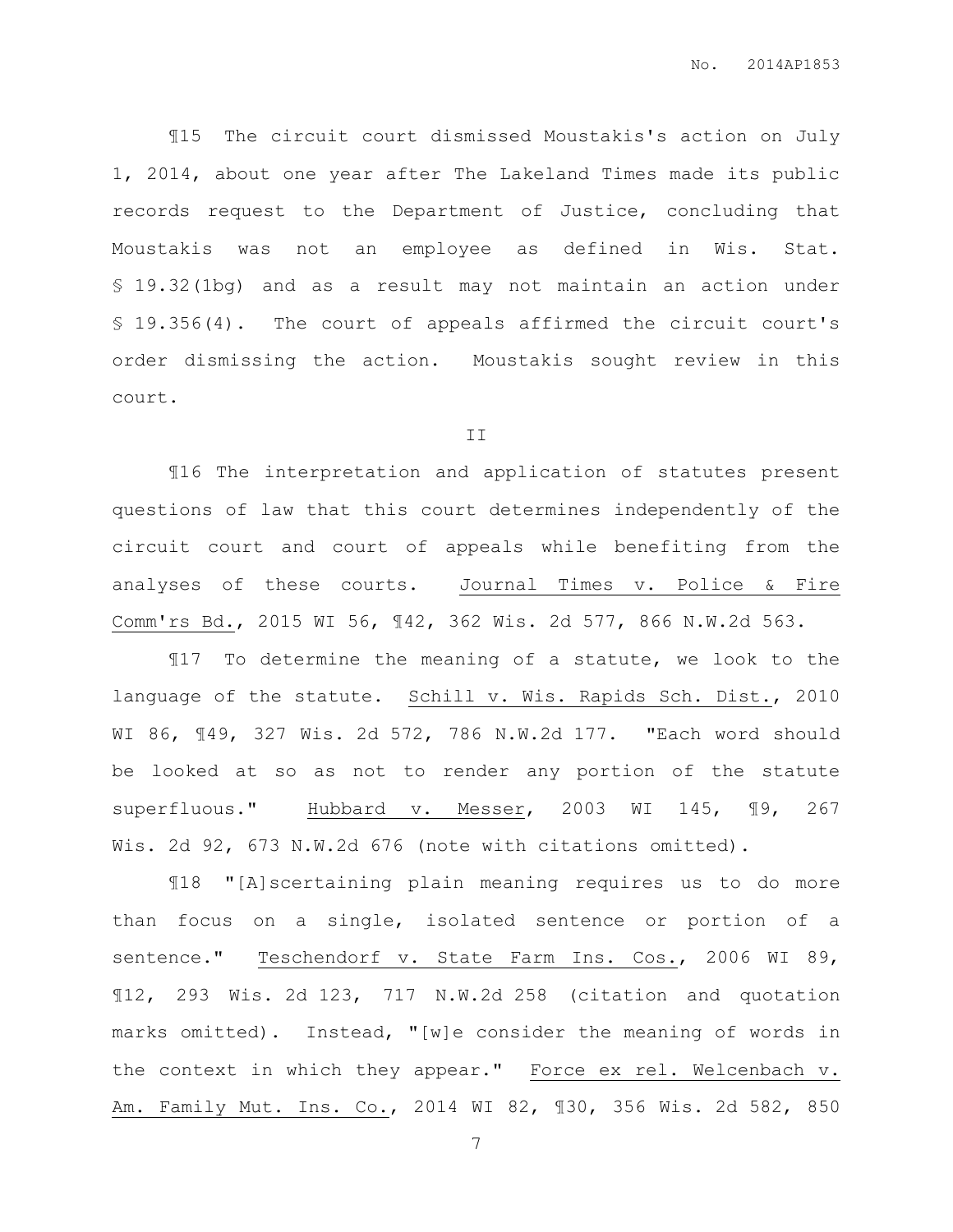N.W.2d 866. "We favor an interpretation that fulfills the statute's purpose." State v. Hanson, 2012 WI 4, ¶17, 338 Wis. 2d 243, 808 N.W.2d 390 (citation omitted).

#### III

¶19 We adopt the organization, statutory analysis, reasoning, and, at times, language of the decision of the court of appeals in our interpretation of the public records law and application of the law to the parties' arguments. The court of appeals organized its analysis of the statutes as follows, and so do we:

- A. The public records law embodies the fundamental concept in Wisconsin of transparent government. This concept guides our interpretation of the provisions of the public record law.<sup>6</sup>
- B. The general rule is that no "authority" is required to notify a record subject prior to providing to a requester access to a record containing information pertaining to that record subject. Wis. Stat. § 19.356(1). Furthermore, "no person is entitled to judicial review of the decision of an authority to provide a requester with access to a record." § 19.356(1). The public records law contains an exception to this general rule for three narrow categories of records. § 19.356(2)(a)1.-3. If the record at issue falls in one of these three narrow

# $6$  See infra,  $\text{\texttt{M21-23;}}$  Moustakis, 364 Wis. 2d 740,  $\text{\texttt{M12-13.}}$

 $\overline{a}$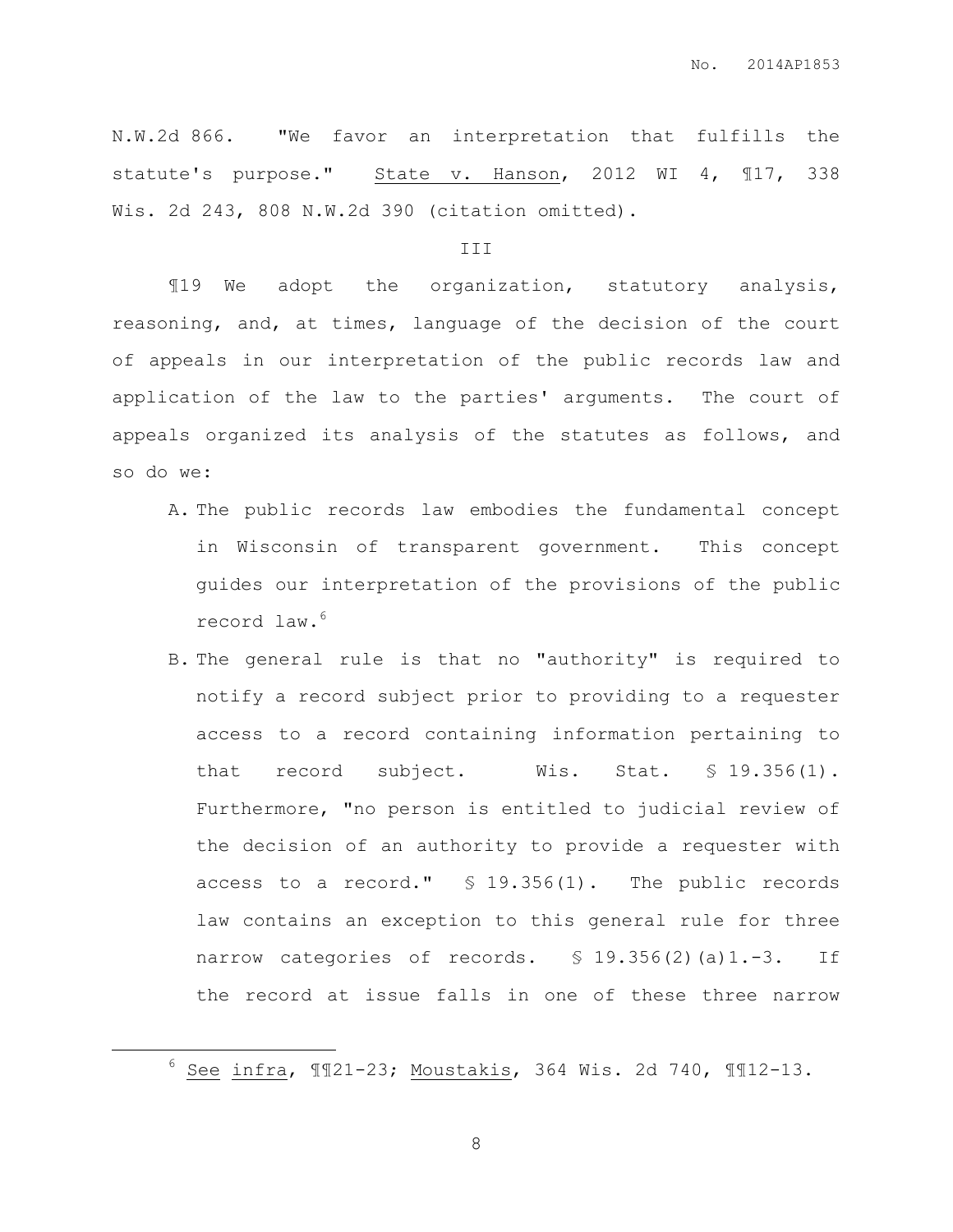categories of records, a "record subject" may maintain an action under § 19.356(4) seeking a court order to restrain the authority from providing access to the requested record. $7$ 

- C. The only one of these three exceptions that Moustakis claims pertains to him is the one set forth in Wis. Stat. § 19.356(2)(a)1. This provision applies to certain records pertaining to an "employee." The application of § 19.356(2)(a)1. to Moustakis's records turns on whether Moustakis is an "employee," as defined in § 19.32(1bg).
	- 1. Moustakis is not an employee within the first part of the definition of "employee" in Wis. Stat. § 19.32(1bq). $8$  He holds the elective office of Vilas County District Attorney.
	- 2. Moustakis is not an employee within the second part of the definition of "employee" in Wis. Stat. § 19.32(1bg). Moustakis, as Vilas County District Attorney, is not "employed by an employer other than an authority."<sup>9</sup>
- D. Interpreting the definition of "employee" in the public records law as excluding a state public office does not

|  |  | $^{\prime}$ See infra, ¶¶24-28; Moustakis, 364 Wis. 2d 740, ¶¶13-14.                    |  |  |  |
|--|--|-----------------------------------------------------------------------------------------|--|--|--|
|  |  | <sup>8</sup> See infra, $\text{M34-36}$ ; Moustakis, 364 Wis. 2d 740, $\text{M15-17}$ . |  |  |  |
|  |  | $3$ See infra, $1137-49$ ; Moustakis, 364 Wis. 2d 740, $118-20$ .                       |  |  |  |

 $\overline{a}$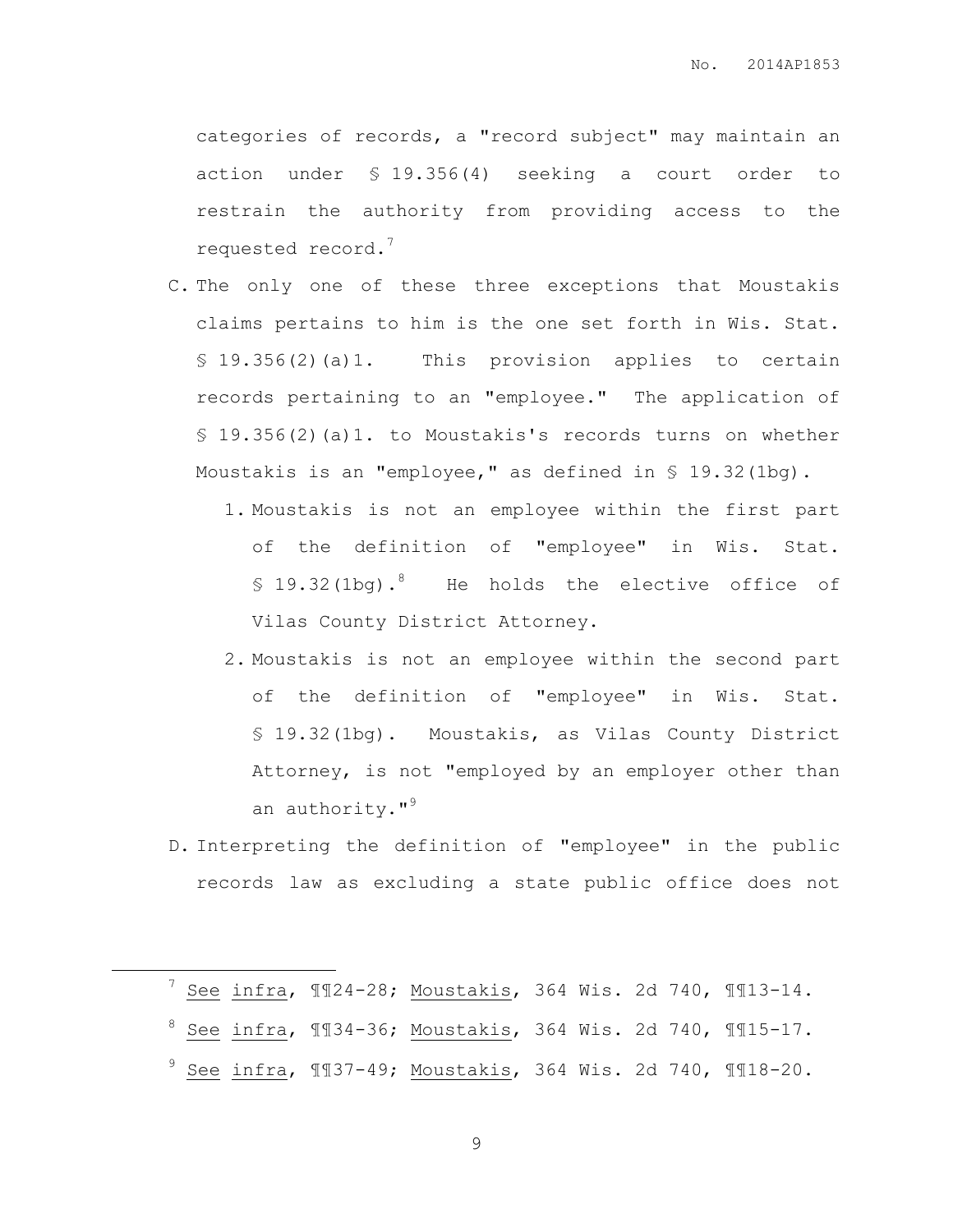render the term "employee" used in Wis. Stat.  $$19.356(9)(a)$  mere surplusage.<sup>10</sup>

¶20 Thus, because the records at issue do not fall within the narrow category described in Wis. Stat. § 19.356(2)(a)1., Moustakis may not maintain an action under § 19.356(4) seeking a court order restraining the Department of Justice from providing access to the requested record. $^{11}$ 

A

¶21 We begin with the following legislative declaration: "Except as otherwise provided by law, any requester has a right to inspect any record." Wis. Stat. § 19.35(1)(a).

¶22 The legislature has explicitly stated the public policy as follows: "[I]t is . . . the public policy of this state that all persons are entitled to the greatest possible information regarding the affairs of government and the official acts of those officers and employees who represent them." Wis. Stat. § 19.31.

¶23 In light of this policy, the legislature has stated that the public records law "shall be construed in every instance with a presumption of complete public access, consistent with the conduct of governmental business. The denial of public access generally is contrary to the public

 $10$  See infra,  $\P$ 150-59; Moustakis, 364 Wis. 2d 740,  $\P$ 121-23.

 $\overline{a}$ 

 $11$  See infra,  $\P$  160-61; Moustakis, 364 Wis. 2d 740,  $\P$  113-15.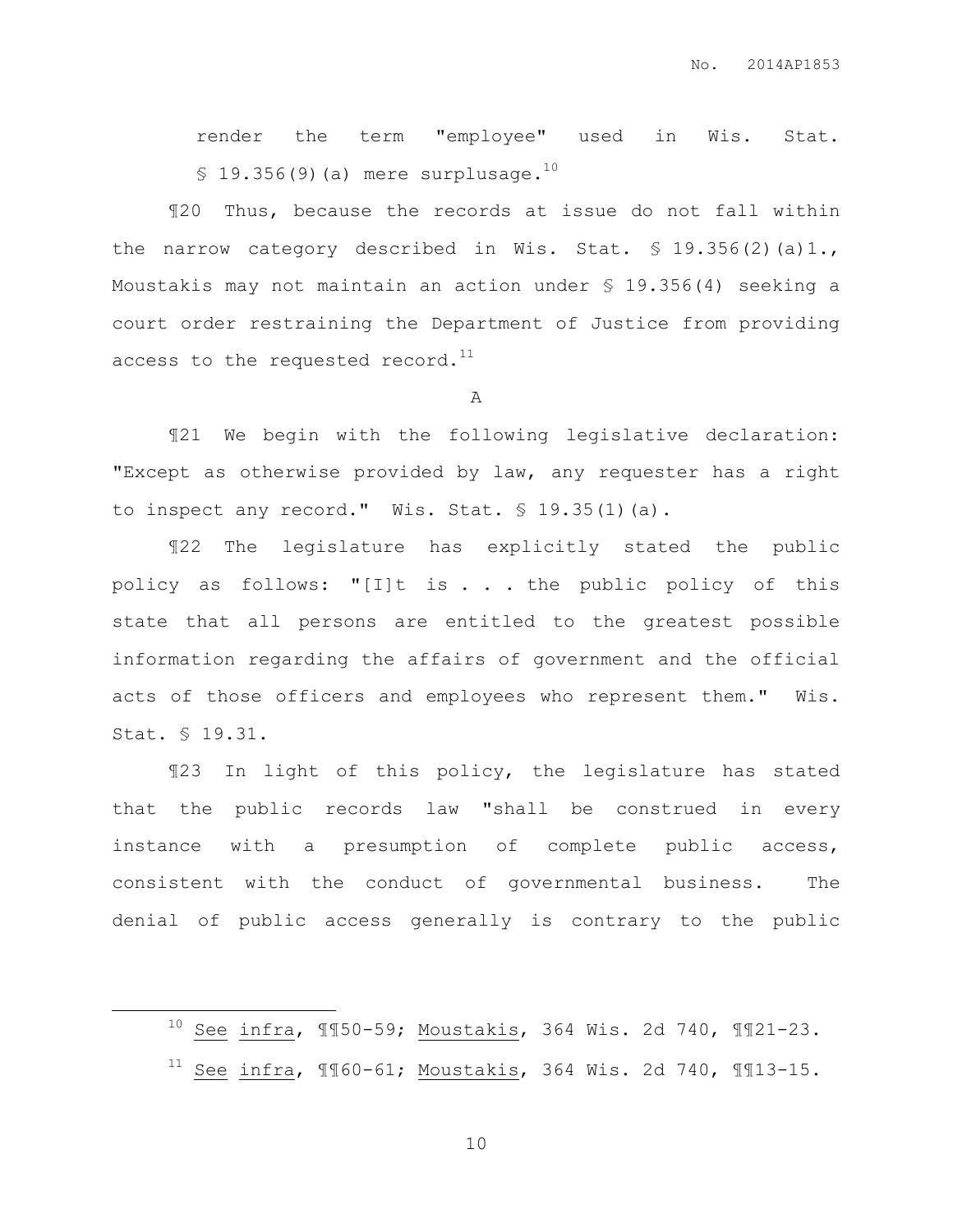interest, and only in an exceptional case may access be denied." Wis. Stat. § 19.31.<sup>12</sup>

B

¶24 Under the public records law, the general rule is that a record subject is not entitled to notice prior to an "authority" granting a requester access to a record containing information pertaining to the "record subject." Wis. Stat. § 19.356(1).<sup>13</sup> Furthermore, subject to three narrow exceptions, "no person is entitled to judicial review of the decision of an authority to provide a requester with access to a record."  $$19.356(1)$ .

 $\overline{a}$ 

<sup>12</sup> Moustakis argues that public policy does not favor the release of the uncorroborated or untrue accusations contained in the records at issue. The public policy declared by the legislature, however, favors disclosure as a general rule, rather than nondisclosure.

The parties acknowledge that the Department of Justice sought to balance "the public interest in disclosure against the public interest in non-disclosure" when deciding whether to release the records at issue and redacted materials from the record. See Milwaukee Journal Sentinel v. Wis. Dep't of Admin., 2009 WI 79, ¶56, 319 Wis. 2d 439, 768 N.W.2d 700 (discussing the balancing test). Because we conclude that Moustakis is not entitled to pre-release judicial review of the records at issue and we do not have the records at issue (that is, we have neither the original records nor the redacted records), we do not review the Department's decision to release the redacted records.

<sup>&</sup>lt;sup>13</sup> Some records that are subject to disclosure contain "personally identifiable information" about certain individuals. These individuals are known as "record subjects." Wis. Stat. § 19.32(2g).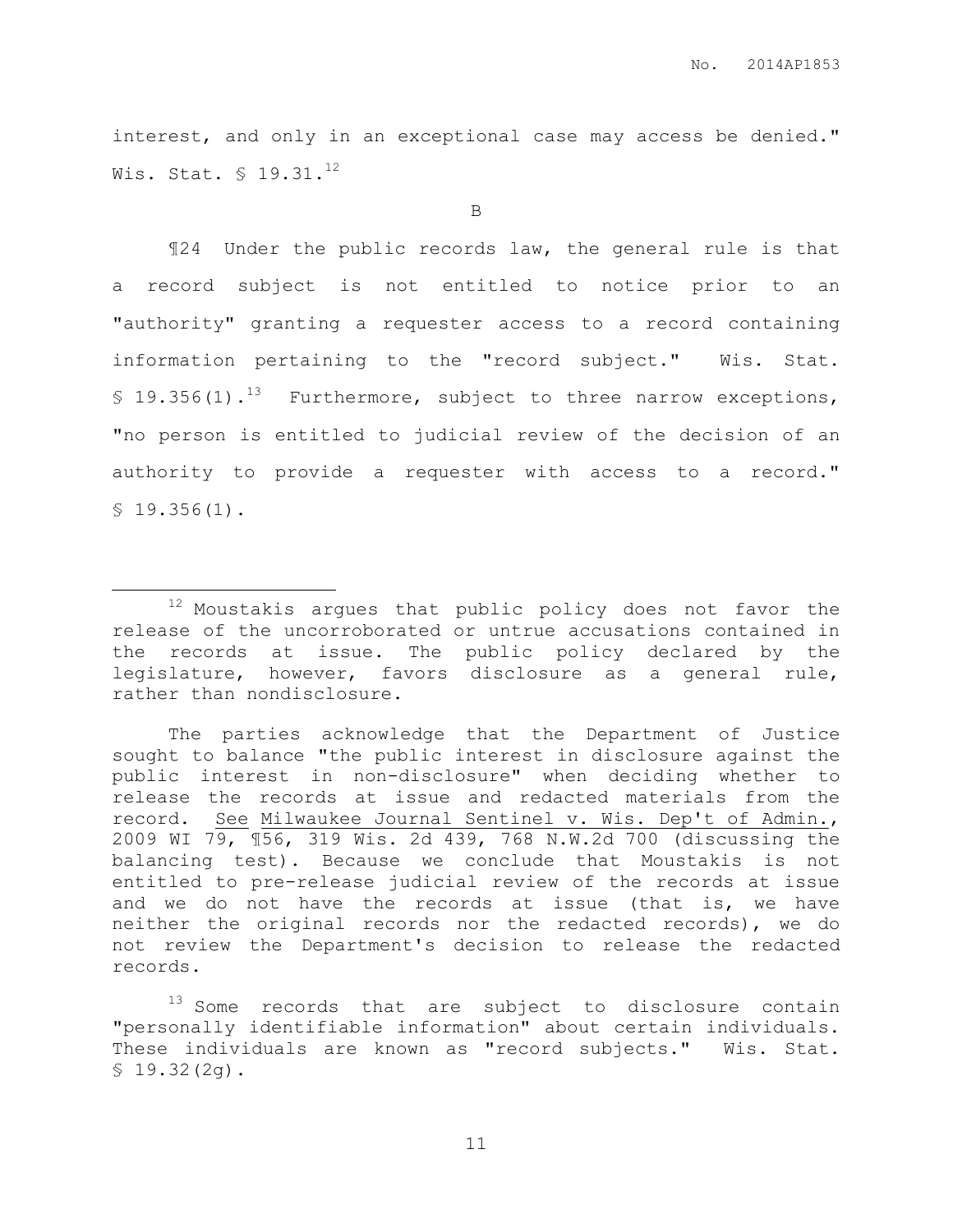¶25 The legislature excluded three narrow categories of records from these general rules that no authority is required to notify a record subject prior to providing to a requester access to a record containing information pertaining to that record subject and that no person is entitled to judicial review of the decision of an authority to provide a requester with access to a record. See Wis. Stat.  $$ 19.356(2) (a) 1.-3.$ 

¶26 An "authority"<sup>14</sup> intending to release records falling within one of these three narrow categories of records must provide notice to the record subject before releasing the records and the record subject has the opportunity to seek prerelease judicial review. Wis. Stat. §§ 19.356(2)(a), 19.356(4). The record subject may commence an action (within the time specified in the public records law) seeking a court order "to

 $\overline{a}$ 

 $14$  An "authority" is defined in Wis. Stat. § 19.32(1) as follows:

<sup>&</sup>quot;Authority" means any of the following having custody of a record: a state or local office, elective official, agency, board, commission, committee, council, department or public body corporate and politic created by the constitution or by any law, ordinance, rule or order; a governmental or quasigovernmental corporation except for the Bradley center sports and entertainment corporation; a special purpose district; any court of law; the assembly or senate; a nonprofit corporation which receives more than 50% of its funds from a county or a municipality, as defined in s. 59.001 (3), and which provides services related to public health or safety to the county or municipality; a university police department under s. 175.42; or a formally constituted subunit of any of the foregoing.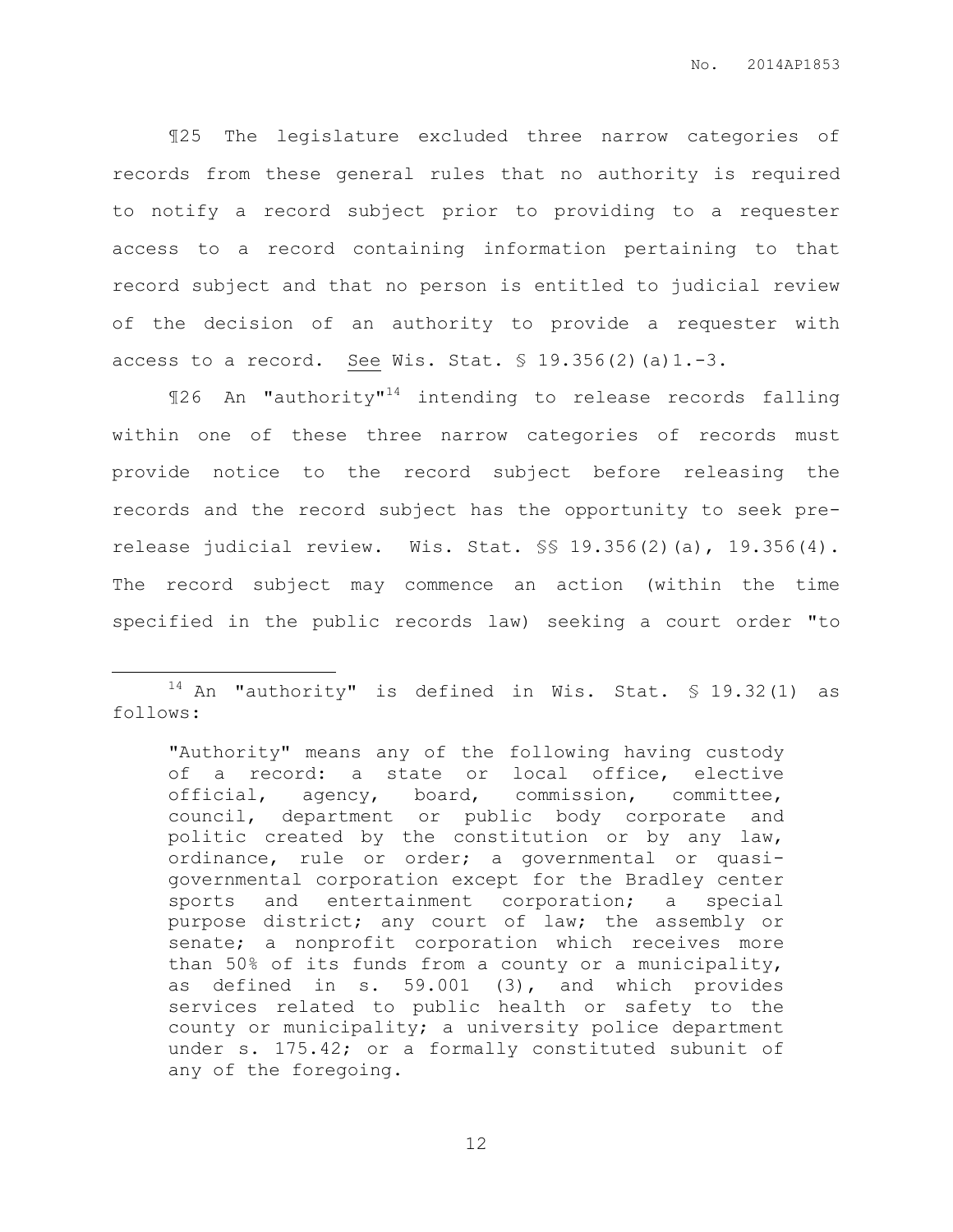restrain the authority from providing access to the requested record." Wis. Stat. § 19.356(3), (4).

¶27 The three exceptions granting rights to a record subject are set forth in Wis. Stat.  $\frac{1}{5}$  19.356(2)(a)1., 2., and 3. These three provisions were intended to limit this court's holdings in Woznicki v. Erickson, 202 Wis. 2d 178, 549 N.W.2d 699 (1996), and Milwaukee Teachers' Education Ass'n v. Milwaukee Board of School Directors, 227 Wis. 2d 779, 596 N.W.2d 403 (1999).<sup>15</sup> In Woznicki and Milwaukee Teachers, this court held that public employees were entitled to notice and to seek pre-release judicial review of the response to records requests pertaining to them.<sup>16</sup> By enacting § 19.356(2)(a)1., 2., and 3., the legislature sought to limit the rights afforded by these cases "only to a defined set of records pertaining to employees residing in Wisconsin." 2003 Wis. Act. 47, Joint Legis. Council Prefatory Note.<sup>17</sup>

 $15$  See Local 2489, AFSCME v. Rock Cnty., 2004 WI App 210, ¶2, 277 Wis. 2d 208, 689 N.W.2d 644 (stating that 2003 Wis. Act 47 was enacted in response to Woznicki v. Erickson, 202 Wis. 2d 178, 549 N.W.2d 699 (1996), and Milwaukee Teachers' Education Ass'n v. Milwaukee Board of School Directors, 227 Wis. 2d 779, 596 N.W.2d 403 (1999)).

 $\overline{a}$ 

<sup>16</sup> See Milwaukee Teachers, 227 Wis. 2d at 797-98; Woznicki, 202 Wis. 2d at 195.

 $17$  The court of appeals refers to the Prefatory Note to 2003 Wis. Act 47 by the Joint Legislative Council's Special Committee on Review of the Open Records Law as confirming the court of appeals' interpretation of the public records law. Legislative history may be consulted to confirm a plain meaning interpretation. Teschendorf v. State Farm Ins. Co., 2006 WI 89, ¶14, 293 Wis. 2d 123, 717 N.W.2d 258.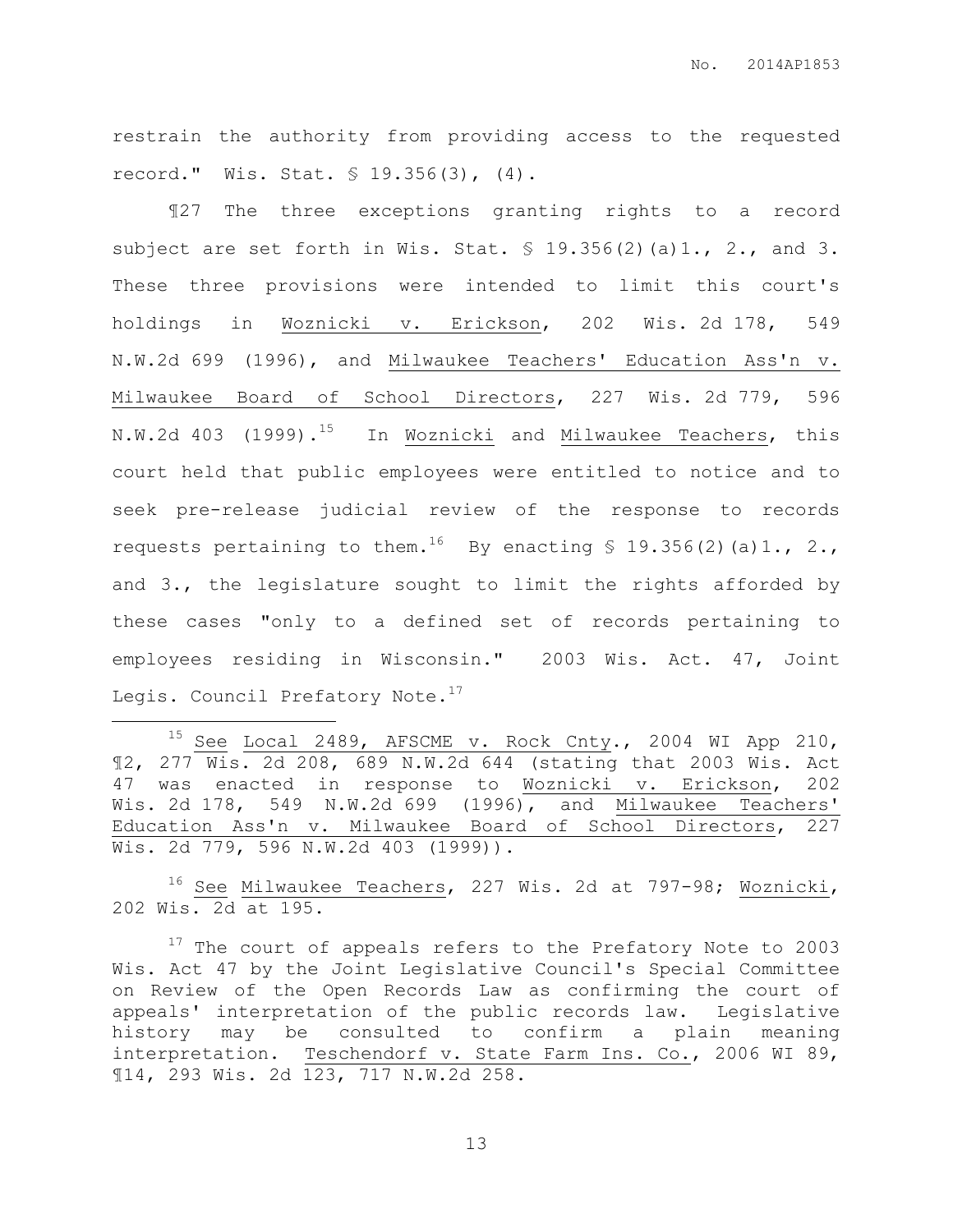¶28 Thus, the exceptions in Wis. Stat. § 19.356(2)(a)1., 2., and 3. are the only instances in which a record subject has a statutory right to receive notice and seek pre-release judicial review of a response to a public records request.

 $\cap$ 

¶29 Moustakis asserts that the records at issue fall into one of these three narrow exceptions, namely, Wis. Stat. § 19.356(2)(a)1., that he is thus entitled to notice and prerelease judicial review of the records pertaining to him, and that he may commence an action seeking a court order to restrain the Department of Justice from providing access to the requested records. This exception, § 19.356(2)(a)1., applies to a record "containing information relating to an employee that is created or kept by the authority and that is the result of an investigation into a disciplinary matter involving the employee or possible employment-related violation by the employee . . . . " Wis. Stat.  $\frac{1}{2}$  19.356(2)(a)1. (emphasis added).

¶30 The application of Wis. Stat. § 19.356(2)(a)1. to Moustakis's records turns on whether Moustakis is an "employee" for purposes of that provision.

¶31 "Employee" is defined in Wis. Stat. § 19.32(1bg) as "any individual who is employed by an authority, other than an individual holding local public office or a state public office, or any individual who is employed by an employer other than an authority" (emphasis added).

¶32 Thus, Wis. Stat. § 19.32(1bg) creates two categories of employees: Individuals who are employed by an "authority"-a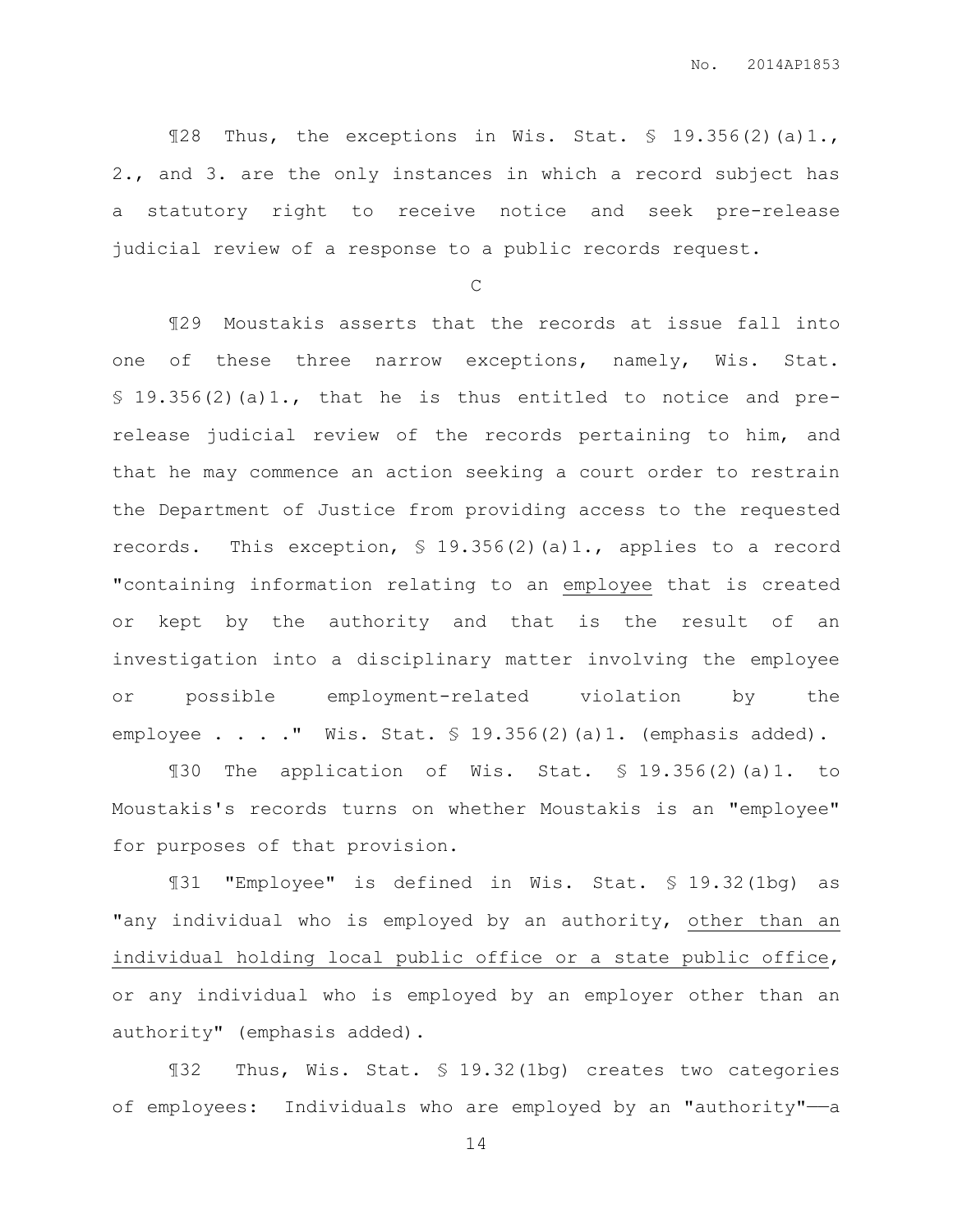category narrowed by the limiting clause excluding persons holding local public office or a state public office as employees——and those who are employed by an employer other than an "authority."

¶33 As we previously stated, "authority" is defined in the public records law. See Wis. Stat. § 19.32(1). The definition of "authority" includes a vast number of governmental entities "having custody of a record," including, as relevant here, "a state or local office."

1

¶34 Moustakis concedes, as he must, that he holds a state office and that he is not an "employee" of an authority under the first part of the definition of "employee" in Wis. Stat. § 19.32(1bg) that explicitly excludes from the definition of "employee" an individual holding a "state public office."

¶35 Analyzing the definition of "state public office" in the public records law, we agree with Moustakis that he is not an "employee" under the first part of the definition of "employee" in Wis. Stat. § 19.32(1bg). An individual is excluded as an employee under § 19.32(1bg) if he or she holds a "state public office." A "state public office" is defined in § 19.32(4). This provision reveals that a "state public office" has the meaning given in § 19.42(13) (with exceptions not relevant in the instant case). Reading § 19.42(13), we learn that "state public office" includes "all positions identified under s. 20.923(2) . . . . " Section 20.923(2) contains a list of "constitutional officers and other elected state officials."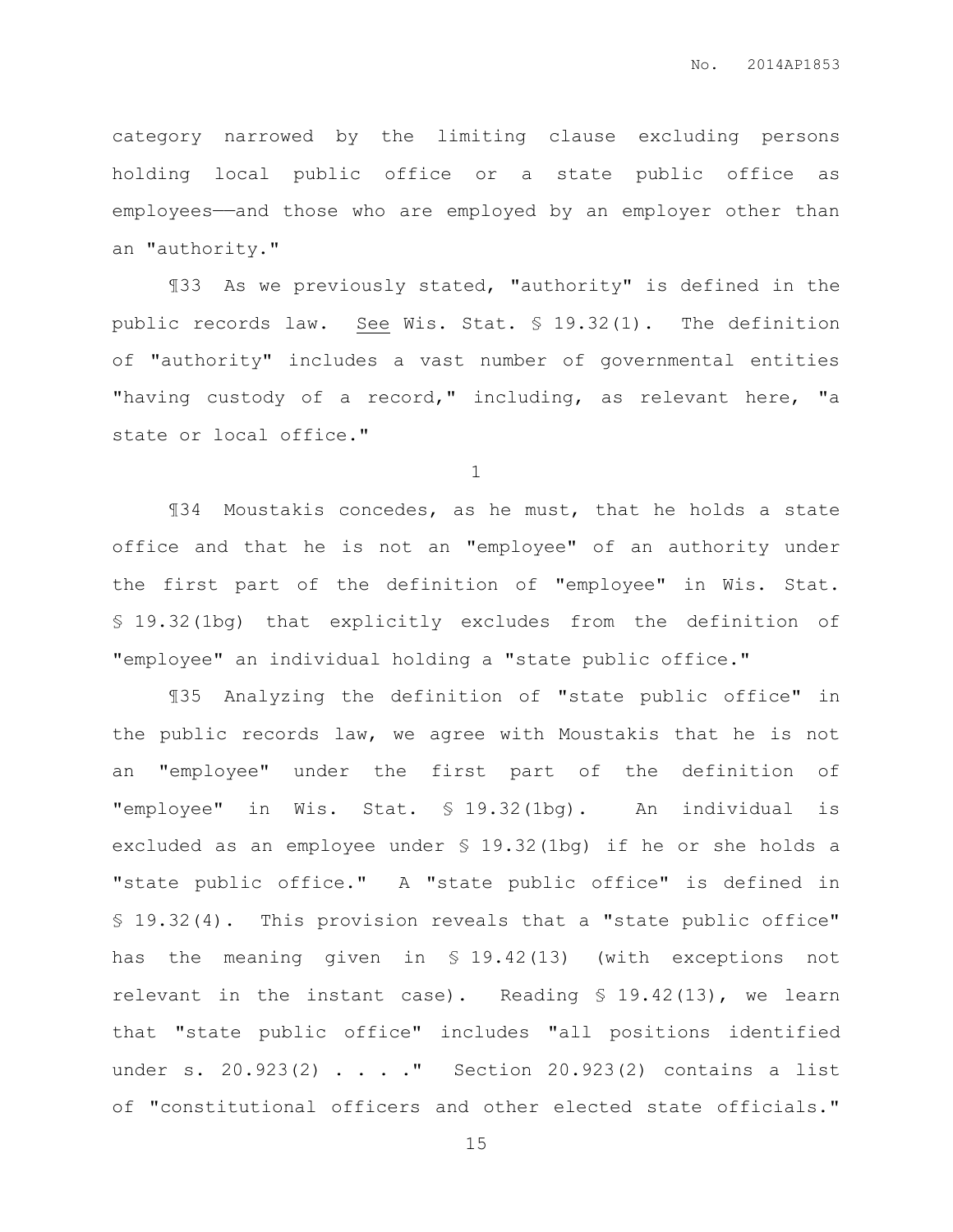Within that list, section 20.923(2)(j) refers specifically to "a district attorney."

¶36 Moustakis, the Vilas County District Attorney, is thus the holder of a "state public office" and does not qualify as an "employee" under the first part of the definition of "employee" set forth in § 19.32(1bg).

2

¶37 Even though Moustakis holds a state public office, he argues that he nevertheless qualifies as an "employee" under the second part of the definition of "employee" in Wis. Stat. § 19.32(1bg). According to Moustakis, he is "employed by an employer other than an authority," namely, he is employed by the State of Wisconsin.

¶38 In Moustakis's view, the definition of "employee" in Wis. Stat. § 19.32(1bg) is disjunctive and the two parts are not connected. Thus, even if Moustakis is not an "employee" under the first part of the definition of employee in Wis. Stat. § 19.32(1bg), he argues that he is an "employee" under the second part of that definition.

¶39 Specifically, Moustakis asserts that he is not an "employee" of the Vilas County District Attorney's office, which is identified as an "authority" under Wis. Stat. § 19.32(1). Moustakis contends he works in the office of the district attorney but that the indicia of employment demonstrate that he does not work for that office. He asserts that he works for the State of Wisconsin. The State of Wisconsin is not specifically mentioned in the definition of "authority." See Wis. Stat.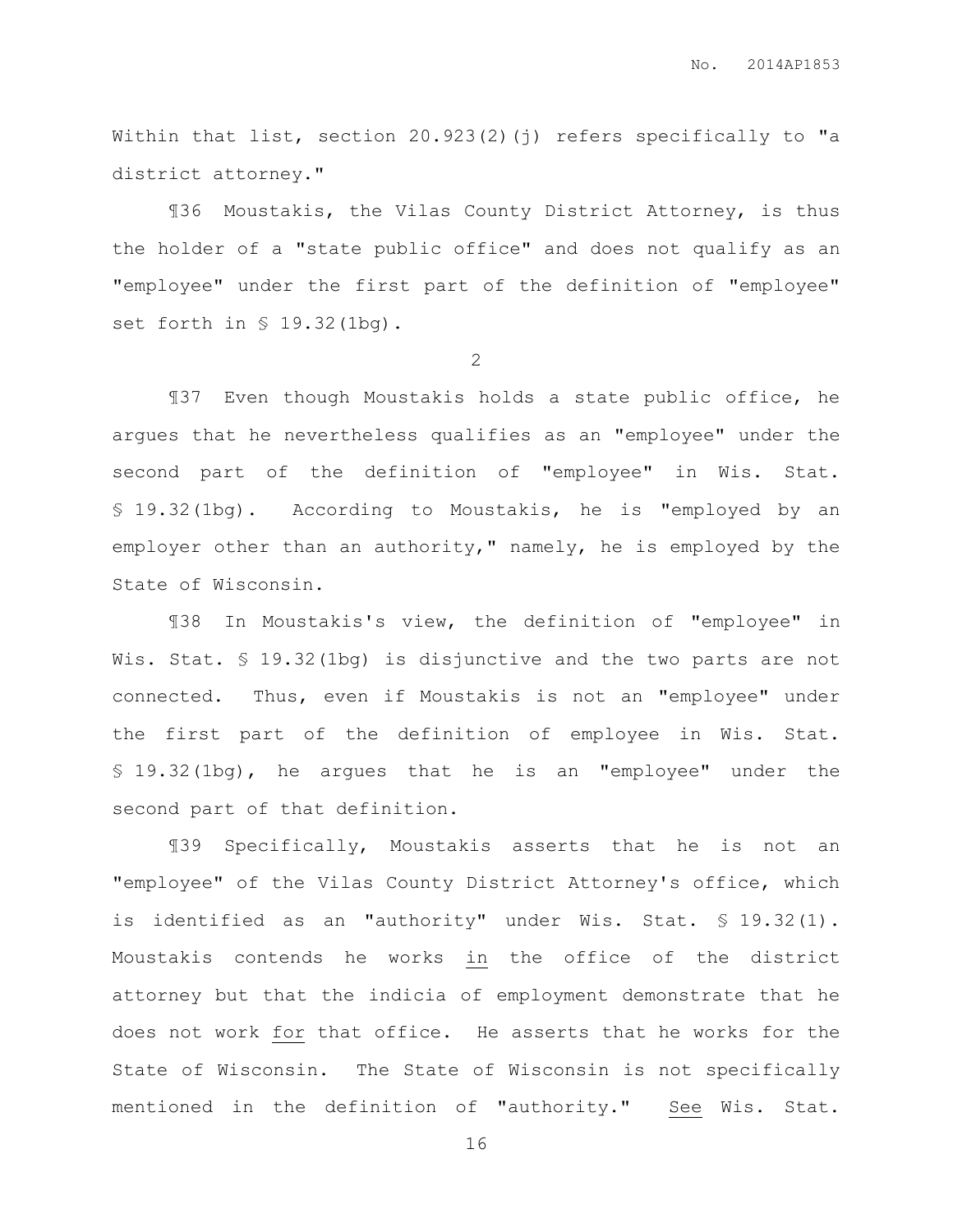$$19.32(1).$ 

 $\overline{a}$ 

¶40 Moustakis reasons that because he is employed by the State of Wisconsin, which is not specifically identified as an "authority" under Wis. Stat. § 19.32(1), he is an "employee" under the second part of the definition of employee in § 19.32(1bg). He claims he is thus employed by an employer other than an "authority."

¶41 Moustakis's interpretation of the second part of the definition of "employee" is unpersuasive for several reasons.

¶42 Moustakis argues that he is an "employee" of the State of Wisconsin by relying on the Black's Law Dictionary's definition of "employer." The word "employer" is not defined in the public records law. Black's Law Dictionary defines "employer" as "one who controls and directs a worker . . . and who pays the worker's salary or wages. $1^{18}$  Moustakis reasons that because no person within the Vilas County District Attorney's Office has the capacity to direct, control, or pay him, his employer is the State of Wisconsin rather than his elective office.

¶43 A significant difficulty with Moustakis's argument is that although the statutory definition of "authority" does not explicitly include the State, the statutory definition of

<sup>&</sup>lt;sup>18</sup> The complete Black's Law Dictionary definition of "employer" is: "A person, company, or organization for whom someone works; esp., one who controls and directs a worker under an express or implied contract of hire and who pays the worker's salary or wages." Black's Law Dictionary (10th ed. 2014).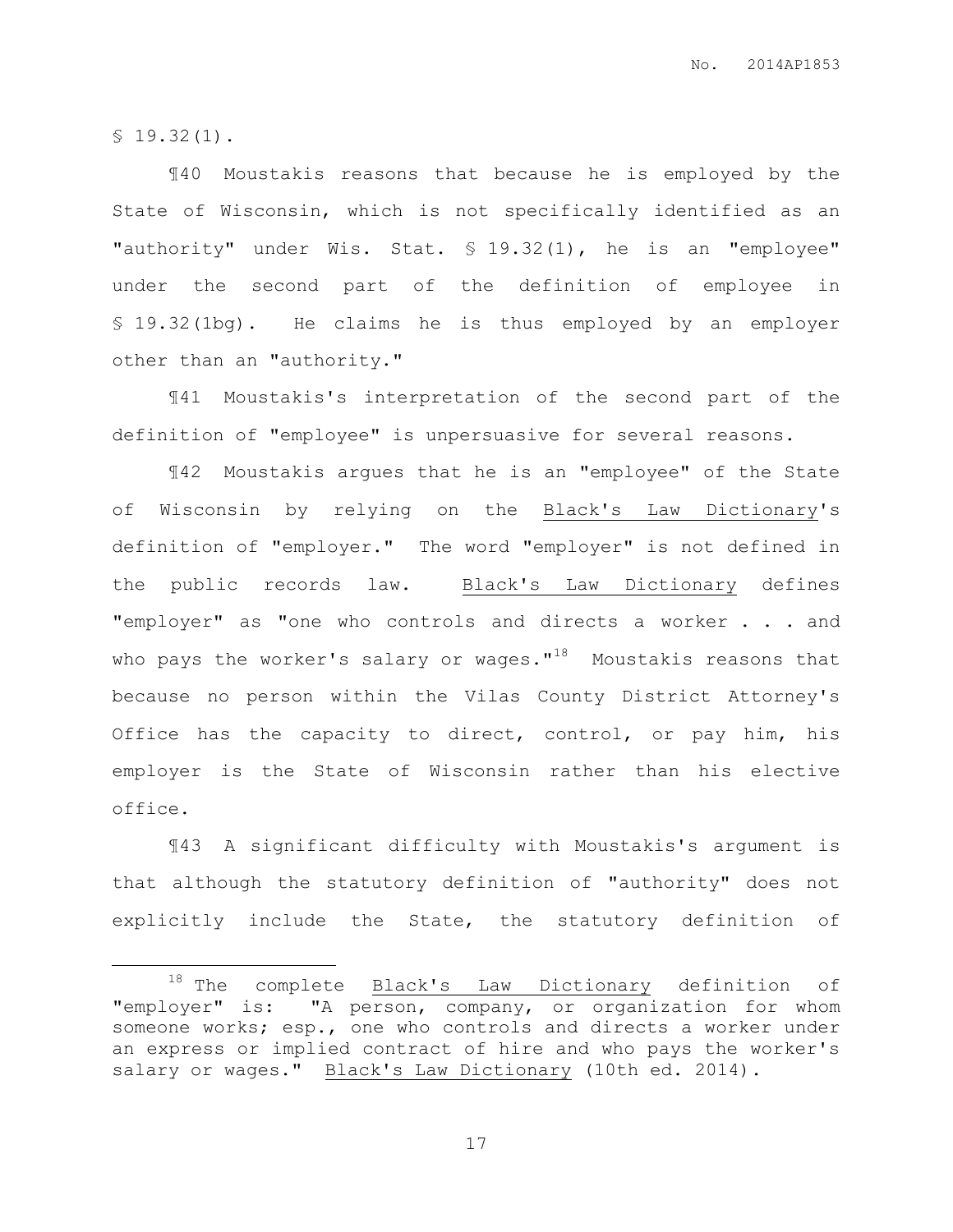"authority" does include a "state or local office" and "an elective official." See Wis. Stat. § 19.32(1). A district attorney in Wisconsin is a "state office" and a district attorney is also an elective official.

¶44 Moustakis tries to distinguish between holding a state public office and being employed by that office. He points out that his employment derives from the Wisconsin constitution, as well as the salary-fixing statutes that classify him as holding a "state public office." $19$  As a result, he concludes that he is an "employee" of the State of Wisconsin.

¶45 We agree with the court of appeals that Moustakis's distinction between holding a state public office and being employed by a state public office is unsupported by law, creates confusion, is contrary to any reasonable reading of the public records law, and is unpersuasive:

> The distinction Moustakis seeks to draw between "holding" a state public office and being "employed" by a state public office is entirely of his making. Moustakis is a district attorney, which, as we have indicated, is a "state public office" under the statutes Moustakis cites. A state office is an "authority" as that term is defined in  $\frac{1}{2}$  19.32(1), and, but for the exclusionary clause in Wis. Stat. § 19.32(1bg), Moustakis would qualify as an "employee" under the first category as an "employee" employed by an "authority." That

 $\overline{a}$ 

<sup>&</sup>lt;sup>19</sup> Moustakis cites Wisconsin Constitution Article VI, Section 4; Wis. Stat. § 19.32(4); Wis. Stat. § 19.42(13)(c); and Wis. Stat.  $\frac{1}{2}$  20.923(2)(j) to buttress his claim that he is an "employee" of the State of Wisconsin.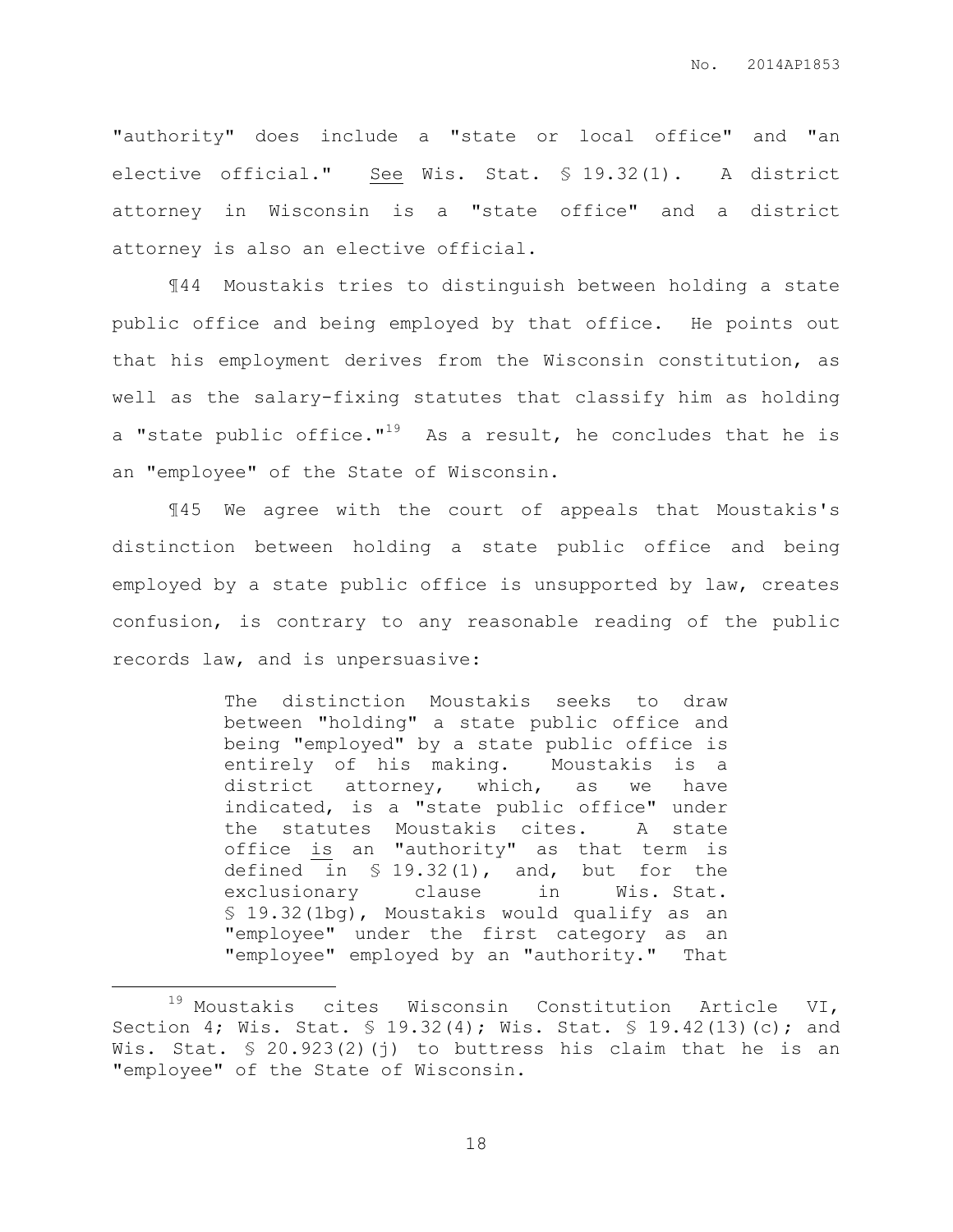Moustakis would otherwise qualify as an "employee" of an "authority" means that he cannot also be employed by "an employer other than an authority." Moustakis's contrived argument fails to account for the straightforward notion that he both holds the state office of district attorney and is an employee of that office; the two capacities are not mutually exclusive.

Moustakis, 364 Wis. 2d 740, ¶20.

¶46 In sum, Moustakis contends that he holds a "state public office" and that under the second part of the definition of "employee" in Wis. Stat. § 19.32(1bg) he is an employee of the State of Wisconsin, which is not mentioned in the definition of "authority."

¶47 We conclude, as did the court of appeals, that Moustakis is not an employee under Wis. Stat. § 19.32(1bg). Under a plain reading of the text of the first part of the definition of "employee" under Wis. Stat. § 19.32(1bg), Moustakis qualifies as an employee of an authority.

¶48 Because Moustakis is an employee of an authority under the text of the first part of the definition of "employee" in Wis. Stat. § 19.32(1bg), Moustakis cannot be an individual employed by an employer other than an authority under the second part of the definition of "employee." The two parts of the definition of "employee" in Wis. Stat. § 19.32(1bg) are interconnected. Although Moustakis is excluded from the first part of the definition of "employee" in Wis. Stat. § 19.32(1bg) by the statutory language excluding an individual holding a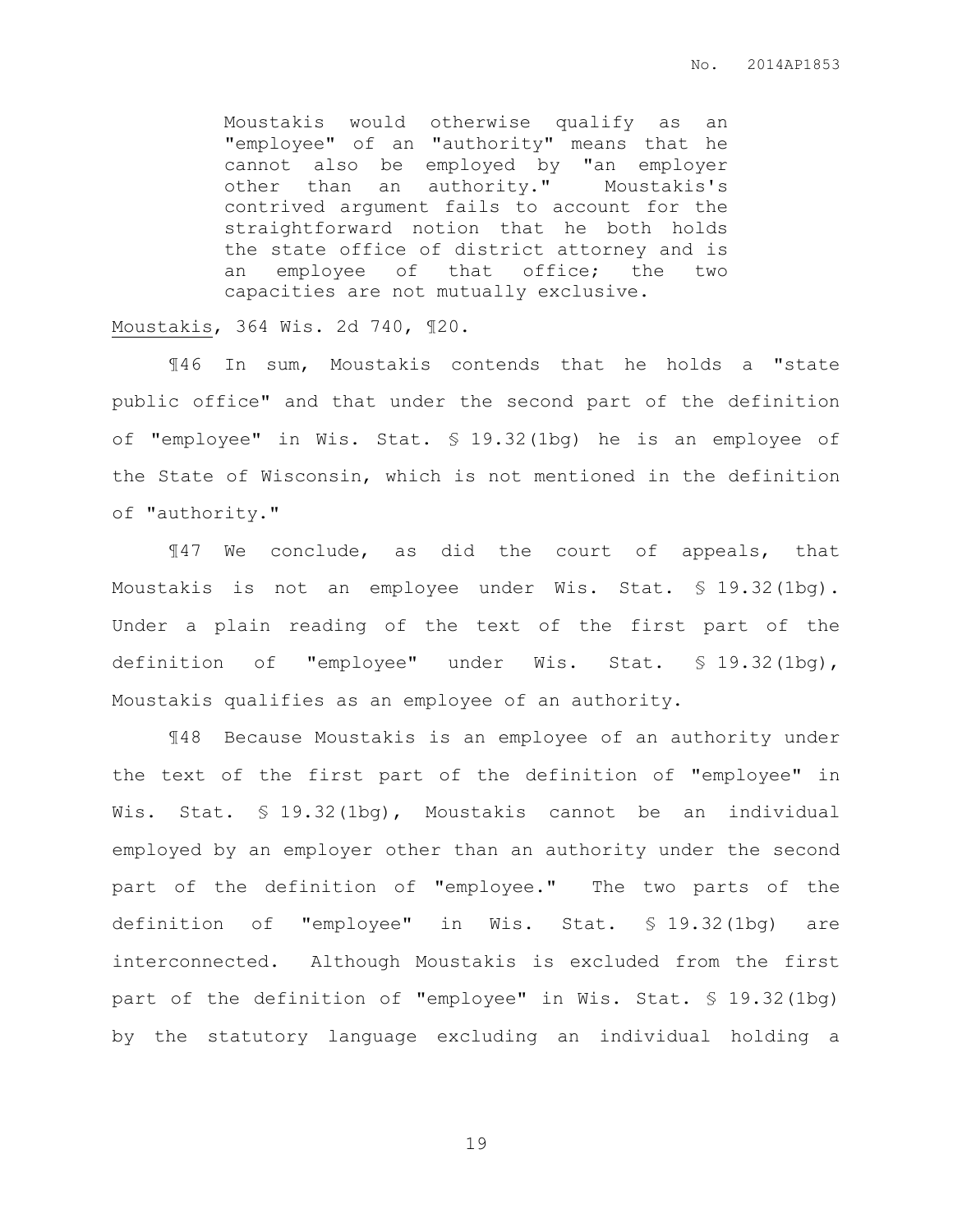state public office as an employee,<sup>20</sup> the first part of the definition of "employee" makes clear that Moustakis is not an individual employed by an employer other than an authority. Accordingly, Moustakis is not employed by an employer other than an authority under the second part of the definition of "employee" in § 19.32(1bg).

¶49 We agree with the Department of Justice that the plain language, context, structure, and the interrelated provisions of the public records law all show that Moustakis is employed by an "authority" and that he is not an employee under Wis. Stat.  $$19.31(lbg)$ .

D

¶50 Moustakis argues that interpreting the term "employee" in Wis. Stat. § 19.32(1bg) to exclude anyone holding a "state public office," would render the term "employee" in Wis. Stat. § 19.356(9) mere surplusage.

¶51 We disagree with Moustakis. Interpreting the definition of "employee" in the public records law to exclude individuals holding "state public office" does not render the term "employee" as used in Wis. Stat. § 19.356(9)(a) mere surplusage.

 $\overline{a}$ 

 $20$  Because we decide the instant case based on the definition of "employee," we need not, and do not, address the Department of Justice's argument that the documents at issue were not the result of an investigation into a disciplinary matter involving the employee and therefore do not fit within Wis. Stat. § 19.356(2)(a)1.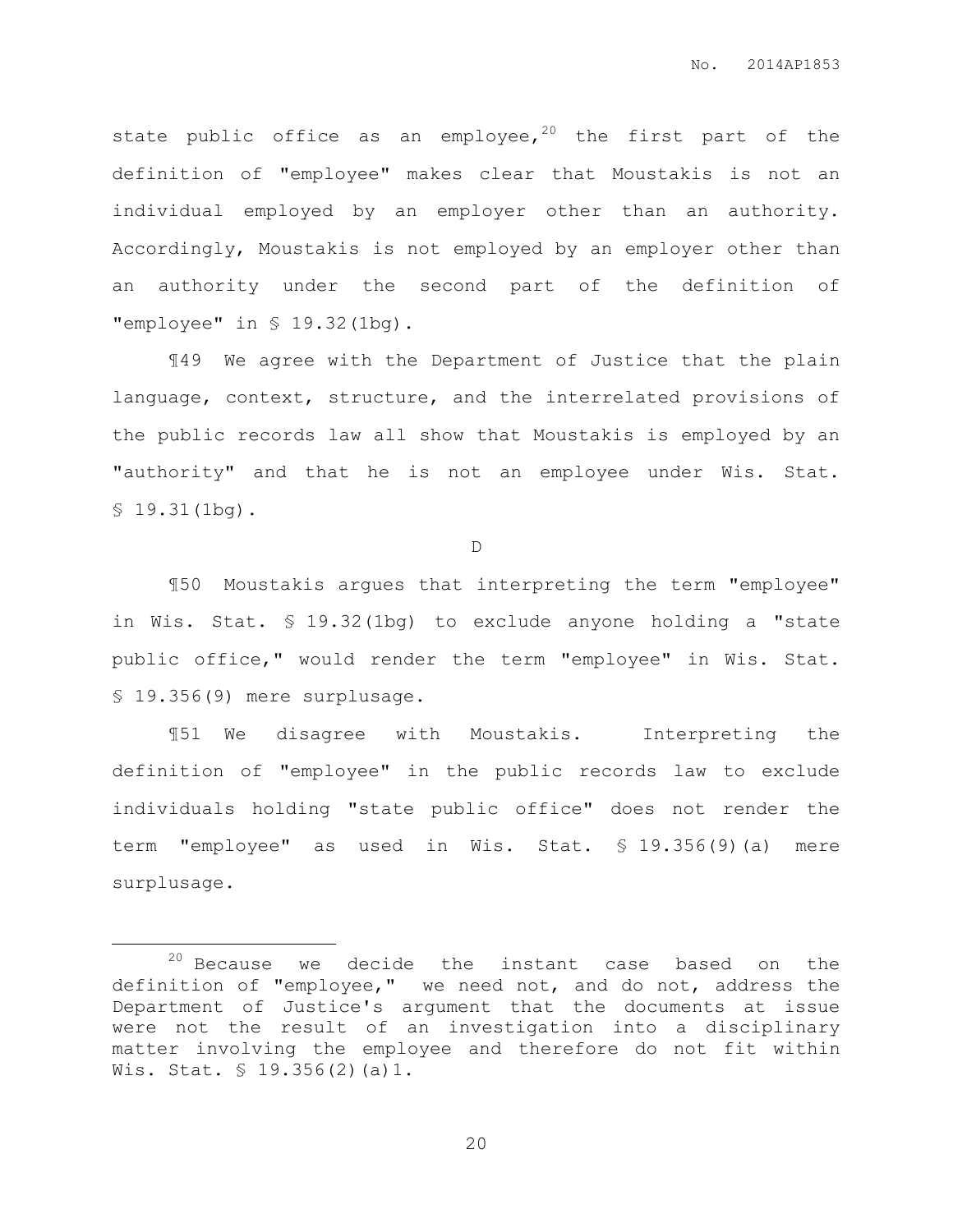- ¶52 Section 19.356(9) states (with emphasis added):
- **(a)** Except as otherwise authorized or required by statute, if an authority decides under s. 19.35 to permit access to a record containing information relating to a record subject who is an officer or employee of the authority holding a local public office or a state public office, the authority shall, before permitting access and within 3 days after making the decision to permit access, serve written notice of that decision on the record subject, either by certified mail or by personally serving the notice on the record subject. The notice shall briefly describe the requested record and include a description of the rights of the record subject under par. (b).
- **(b)** Within 5 days after receipt of a notice under par. (a), a record subject may augment the record to be release with written comments and documentation selected by the record subject. Except as otherwise authorized or required by statute, the authority under par. (a) shall release the record as augmented by the record subject.

¶53 Wisconsin Stat. § 19.356(9)(a) and (b) create a notice requirement distinct from the notice provided for in Wis. Stat.  $$ 19.356(2) (a)1.$  Under Wis. Stat.  $$ 19.356(9) (a)$  and (b), when an authority decides to permit access to a record containing information relating to "a record subject who is an officer or employee of the authority holding a local public office or state public office, the authority shall" provide written notice to the record subject and an opportunity to augment the record to be released.

¶54 Moustakis sometimes seems to assert that he should have received notice under Wis. Stat. § 19.356(9)(a) and (b) and an opportunity to augment the record. Moustakis's basic and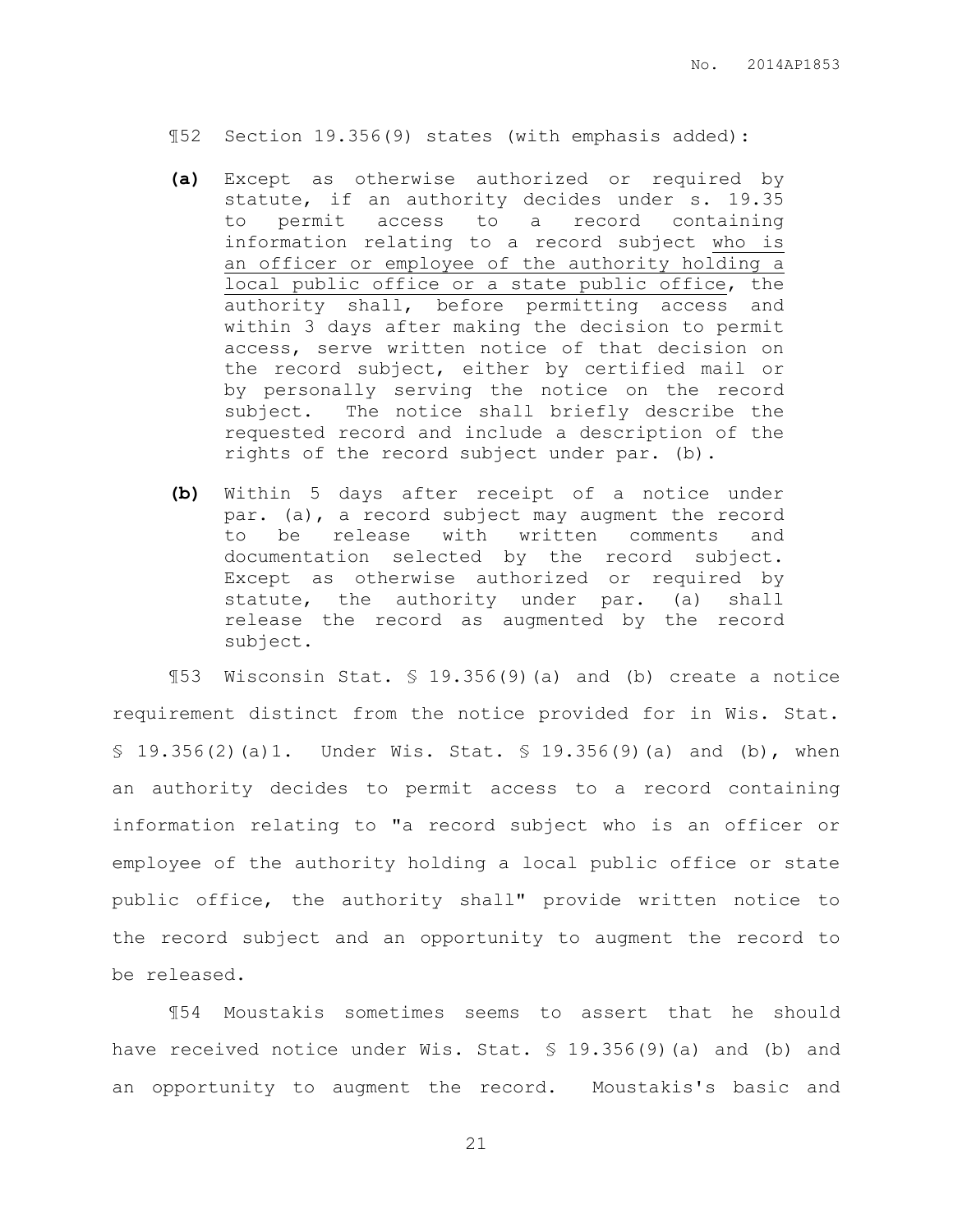repeated position, however, is that he does not want release of the records at all. Moustakis relies on Wis. Stat. § 19.356(9)(a) and (b) chiefly to bolster his argument that he is an "employee" as defined in Wis. Stat. § 19.32(1bg) and that none of the records at issue should be released.

¶55 Moustakis reasons that, based on the language of Wis. Stat. § 19.356(9)(a), the term "employee" in the statutes must include some individuals holding state public office. Moustakis asserts that under the usual rules of statutory interpretation, the statutory definition of "employee" in § 19.32(1bg) should be read into § 19.356(9)(a). According to Moustakis, if "employee" as defined in § 19.32(1bg) does not include an individual who holds state or local public office, the term "employee" in Wis. Stat. § 19.356(9)(a) has no meaning.

¶56 Moustakis's reasoning has superficial appeal. But, as the court of appeals noted, Moustakis's attempt to insert the definition of the term "employee" into Wis. Stat. § 19.356(9)(a) "creates a befuddling mess of that statute." $^{21}$ 

¶57 We agree with the court of appeals' interpretation of Wis. Stat. § 19.356(9)(a). The court of appeals' approach appropriately harmonizes both statutes. The use of the word "employee" in Wis. Stat. § 19.356(9) does not change the proper interpretation of that term in Wis. Stat. §§ 19.32(1bg) and 19.356(2)(a)1.

 $\overline{a}$ 

<sup>21</sup> Moustakis, 364 Wis. 2d 740, ¶23.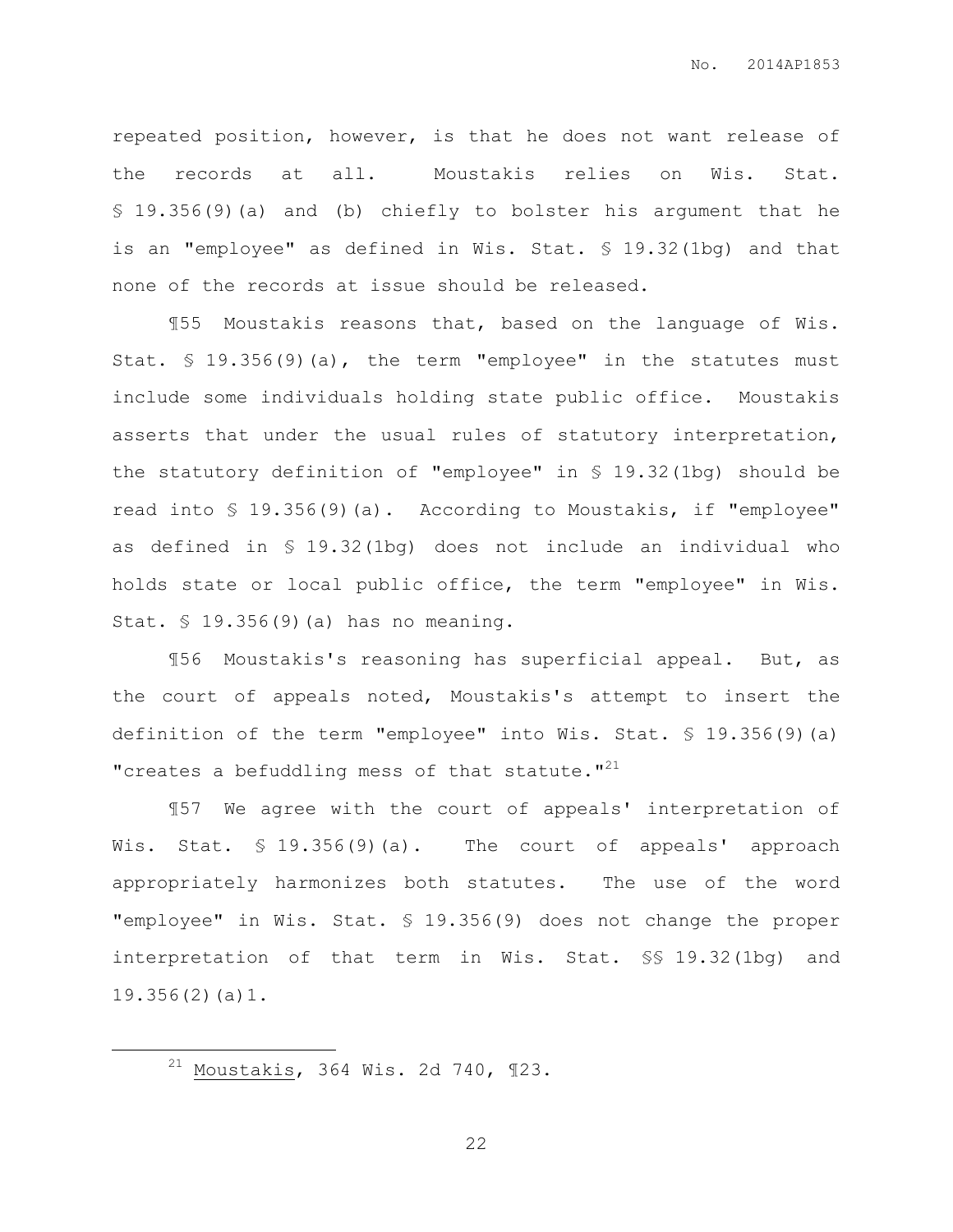¶58 The phrase in Wis. Stat. § 19.356(9)(a) referring to "a record subject who is an officer or employee of the authority holding a local public office or a state public office" is intended to be read as a restrictive clause modifying the term "record subject."<sup>22</sup> Thus, an individual who is not an "employee" under Wis. Stat. § 19.32(1bg) may still qualify as an "officer or employee of the authority holding a local public office or state public office" under Wis. Stat. § 19.356(9)(a).

¶59 The court of appeals explains Wis. Stat.

# § 19.356(9)(a) as follows:

[W]e conclude the phrase "who is an officer or employee of the authority holding a local record [sic] office or state public office" was intended to be read as one restrictive clause modifying the term "record subject" in § 19.356(9)(a). Contrary to Moustakis's argument, this interpretation of  $\S$  19.356(9)(a), which is based on a straightforward, common sense reading of that statute, is fully consistent with § 19.32(1bg) in that both statutes recognize there are individuals who are employed by an "authority" and who also hold a local or state public office. In this sense, an individual who is not an "employee" under § 19.32(1bg) may nonetheless qualify as an "officer or employee of the authority holding a local public office or state public office" under  $$ 19.356(9) (a).$ <sup>23</sup>

¶60 This interpretation of Wis. Stat. § 19.356(9)(a) is consistent with Wis. Stat. § 19.32(1bg) and construes each provision in a manner that serves each provision's purpose. Accordingly, we conclude that the inclusion of the term

 $22$  Moustakis, 364 Wis. 2d 740, 123.

 $\overline{a}$ 

<sup>23</sup> Moustakis, 364 Wis. 2d 740, ¶23.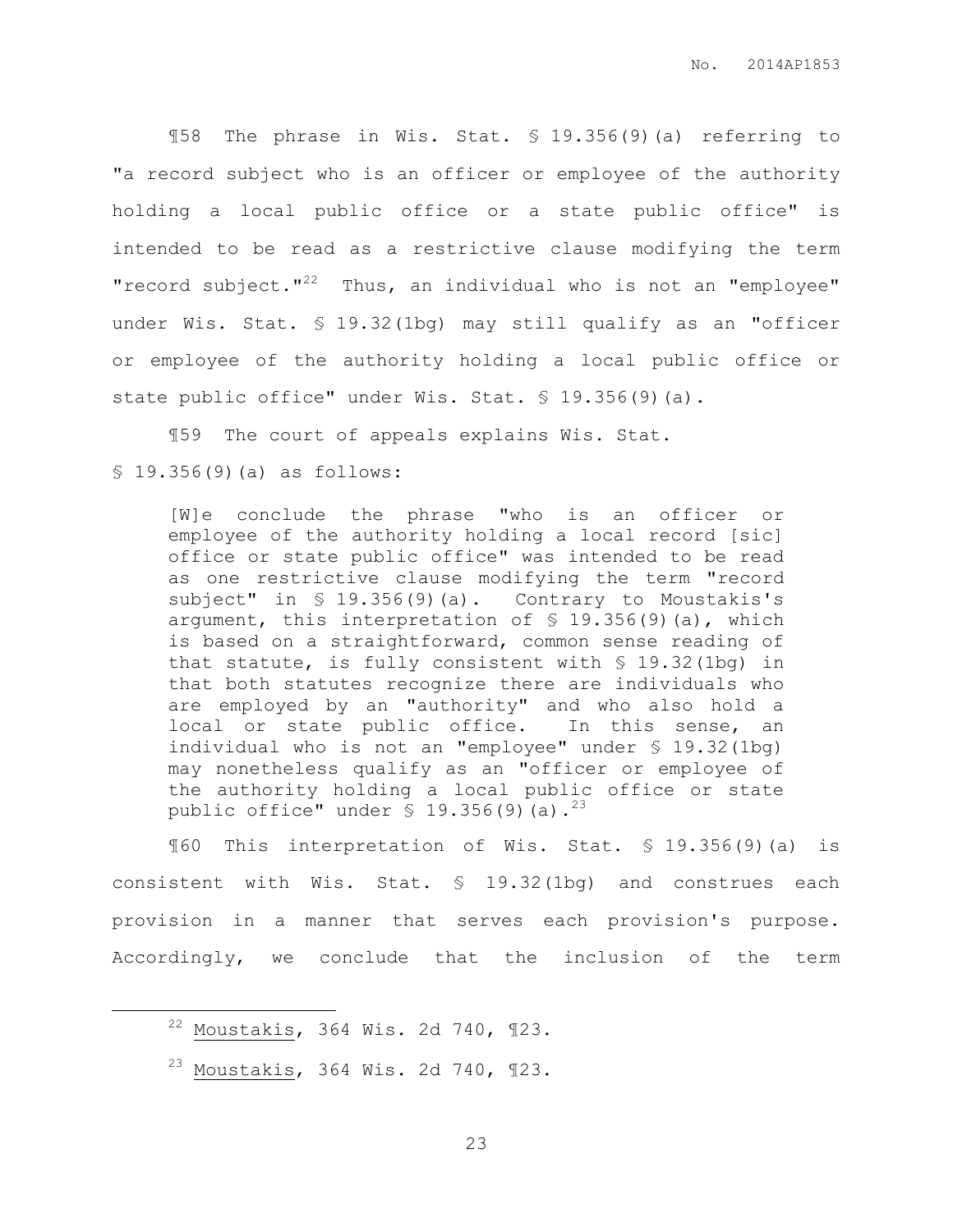"employee" in Wis. Stat. § 19.356(9)(a) does not alter the definition of "employee" in Wis. Stat. § 19.32(1bg).

¶61 Moustakis sometimes appears to argue that the Department of Justice violated his rights to notice and an opportunity to augment the record under Wis. Stat. § 19.356(9)(a) and (b). Moustakis does not ask, however, for any relief for any violation of Wis. Stat. § 19.356(9)(a) and (b). Aside from Moustakis's argument about the relationship between Wis. Stat. § 19.356(9)(a) and (b) and the definition of "employee" in Wis. Stat.  $\S$ \$ 19.32(1bq) and 19.356(2)(a)1., Moustakis's limited discussion of Wis. Stat. § 19.356(9)(a) and (b) may be read as part of his claim that Wis. Stat. § 19.356, as interpreted by the Department of Justice, is unconstitutional. That claim remains pending in the circuit court.

¶62 Moustakis's focus in this court is on pre-release judicial review under Wis. Stat. § 19.356(2)(a)1. and (4) of the Department of Justice's decision to provide records responsive to The Lakeland Times' request. Moustakis's goal in this court is an order restraining the Department of Justice from providing access to the requested records. Considering the arguments of the parties, we need not and do not address Wis. Stat. § 19.356(9)(a) and (b) further.

\* \* \* \*

¶63 After analyzing the public records law and the parties' arguments, we conclude, as did the court of appeals, that a district attorney holds a state public office and is not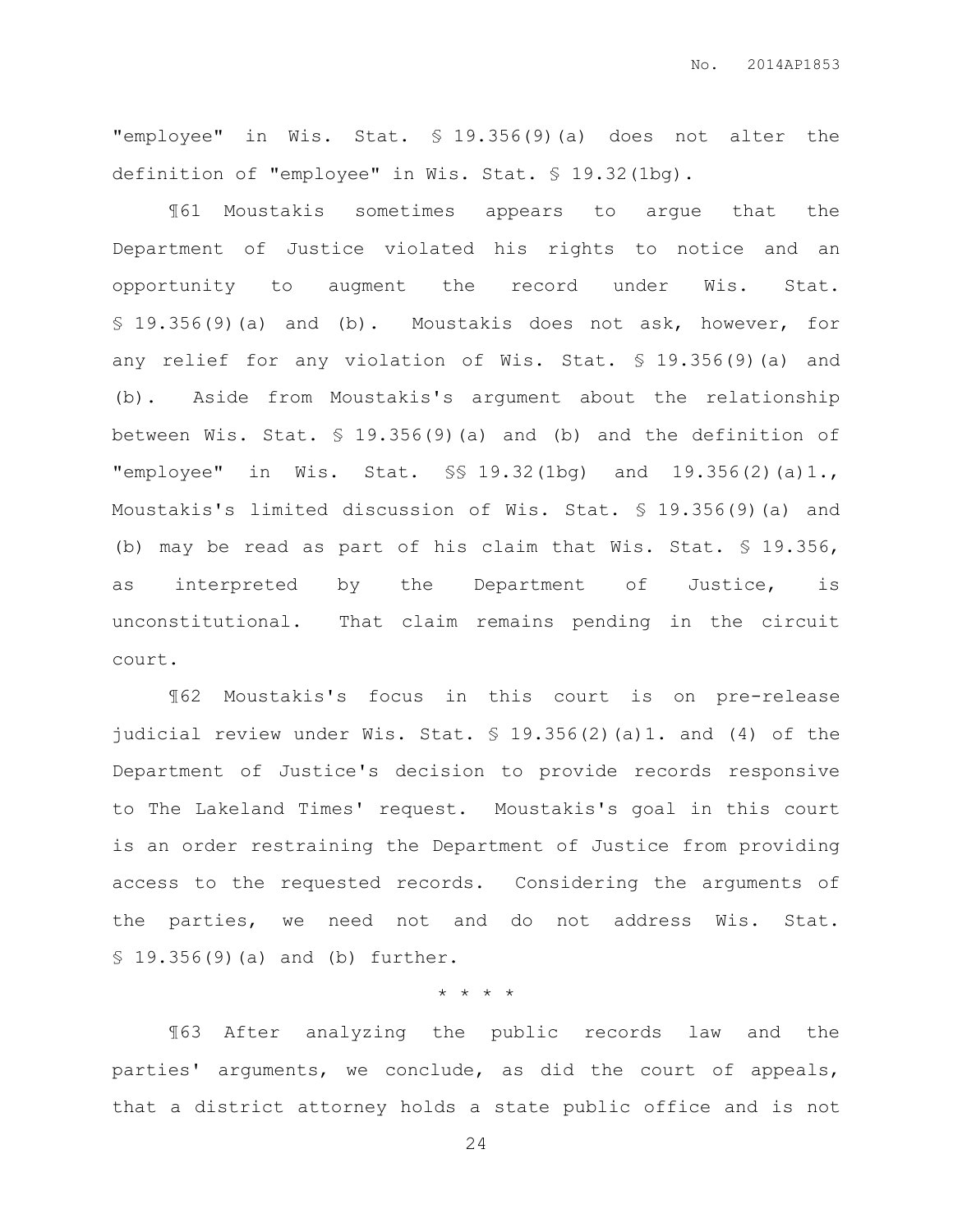an "employee" within the meaning of Wis. Stat. § 19.32(1bg) and 19.356(2)(a)1. Because the records at issue do not fall within the narrow exception to the general rule that a "record subject" is not entitled to notice or pre-release judicial review of the decision of an authority to provide access to records pertaining to that record subject, Moustakis may not maintain an action under Wis. Stat. § 19.356(4) to restrain the Department of Justice from providing The Lakeland Times access to the requested records.

¶64 Accordingly, we affirm the decision of the court of appeals and the circuit court's order dismissing Moustakis's action under the Wisconsin public records law. We remand the cause for further proceedings.

*By the Court.*–The decision of the court of appeals is affirmed, and the cause is remanded to the circuit court for further proceedings consistent with this opinion.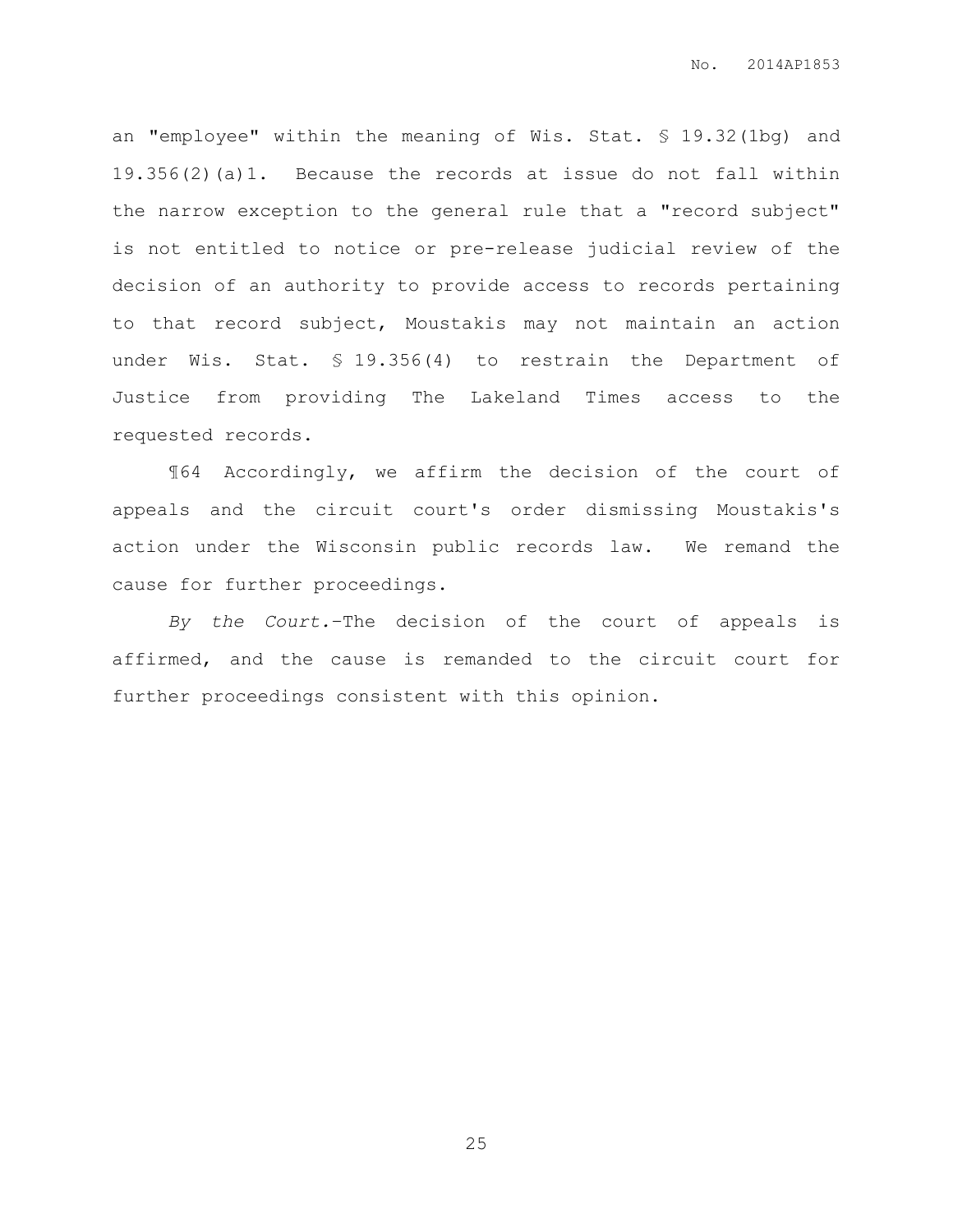# **APPENDIX A: Relevant Statutes and Wisconsin Constitutional**

#### **Provisions**

**Wis. Stat. § 19.31 – Declaration of policy**. In recognition of the fact that a representative government is dependent upon an informed electorate, it is declared to be the public policy of this state that all persons are entitled to the greatest possible information regarding the affairs of government and the official acts of those officers and employees who represent them. Further, providing persons with such information is declared to be an essential function of a representative government and an integral part of the routine duties of officers and employees whose responsibility it is to provide such information. To that end, ss. 19.32 to 19.37 shall be construed in every instance with a presumption of complete public access, consistent with the conduct of governmental business. The denial of public access generally is contrary to the public interest, and only in an exceptional case may access be denied.

**Wis. Stat. § 19.32 – Definitions.** As used in ss. 19.32 to 19.39:

(1) "Authority" means any of the following having custody of a record: a state or local office, elective official, agency, board, commission, committee, council, department or public body corporate and politic created by the constitution or by any law, ordinance, rule or order; a governmental or quasigovernmental corporation except for the Bradley center sports and entertainment corporation; a special purpose district; any court of law; the assembly or senate; a nonprofit corporation which receives more than 50% of its funds from a county or a municipality, as defined in s. 59.001(3), and which provides services related to public health or safety to the county or municipality; a university police department under s. 175.42; or a formally constituted subunit of any of the foregoing.

(1bg) "Employee" means any individual who is employed by an authority, other than an individual holding local public office or a state public office, or any

. . . .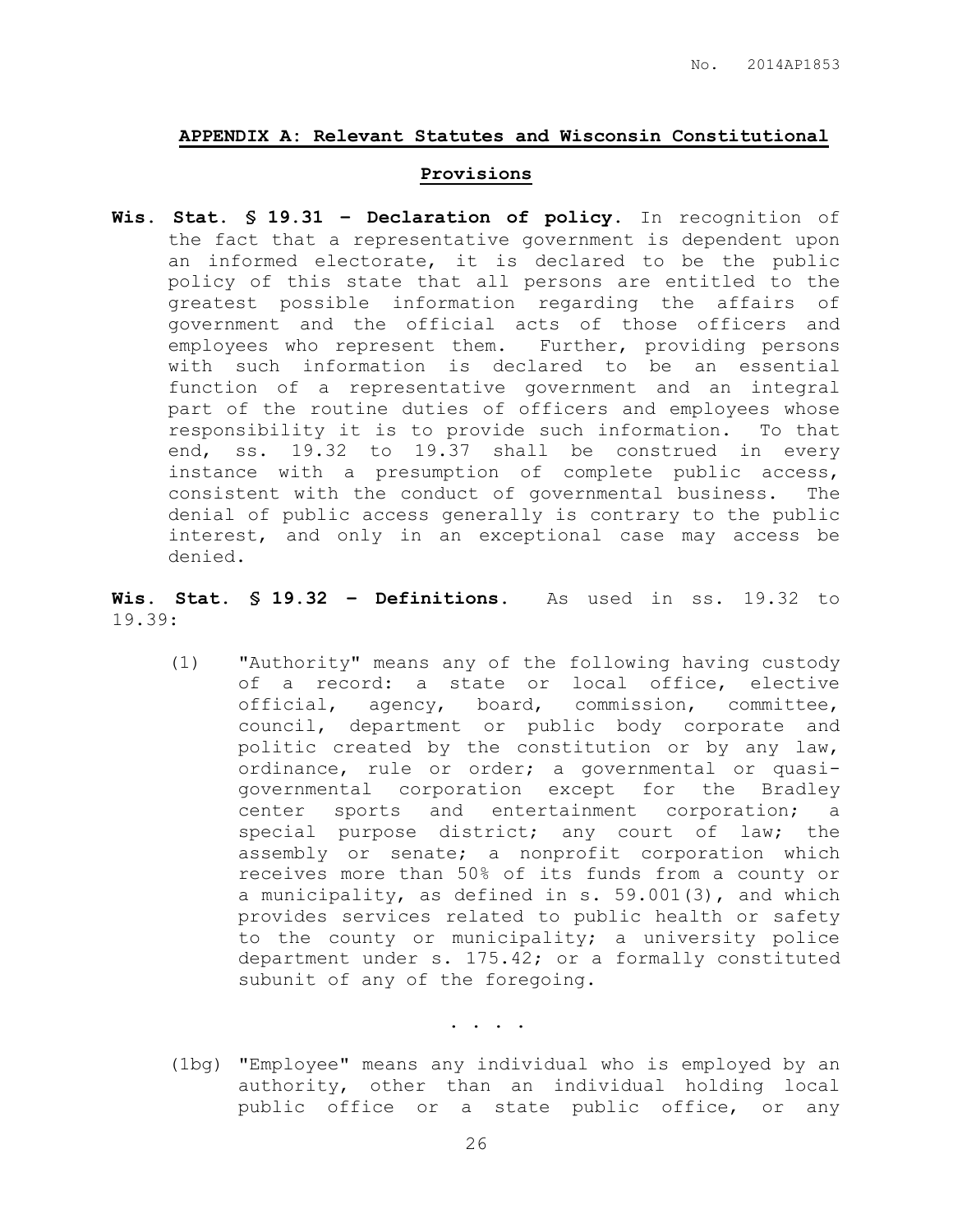individual who is employed by an employer other than an authority.

. . . .

- (2) "Record" means any material on which written, drawn, printed, spoken, visual, or electromagnetic information or electronically generated or stored data is recorded or preserved, regardless of physical form or characteristics, which has been created or is being kept by an authority. "Record" includes, but is not limited to, handwritten, typed or printed pages, maps, charts, photographs, films, recordings, tapes, optical disks, and any other medium on which electronically generated or stored data is recorded or preserved. "Record" does not include drafts, notes, preliminary computations and like materials prepared for the originator's personal use or prepared by the originator in the name of a person for whom the originator is working; materials which are purely the personal property of the custodian and have no relation to his or her office; materials to which access is limited by copyright, patent or bequest; and published materials in the possession of an authority other than a public library which are available for sale, or which are available for inspection at a public library.
- (2g) "Record subject" means an individual about whom personally identifiable information is contained in a record.

. . . .

(4) "State public office" has the meaning given in s. 19.42(13), but does not include a position identified in s. 20.923(6)(f) to (gm).

#### **Wis. Stat. § 19.35 Access to records; fees.**

(1) RIGHT TO INSPECTION. (a) Except as otherwise provided by law, any requester has a right to inspect any record. Substantive common law principles construing the right to inspect, copy or receive copies of records shall remain in effect. The exemptions to the requirement of a governmental body to meet in open session under s. 19.85 are indicative of public policy, but may be used as grounds for denying public access to a record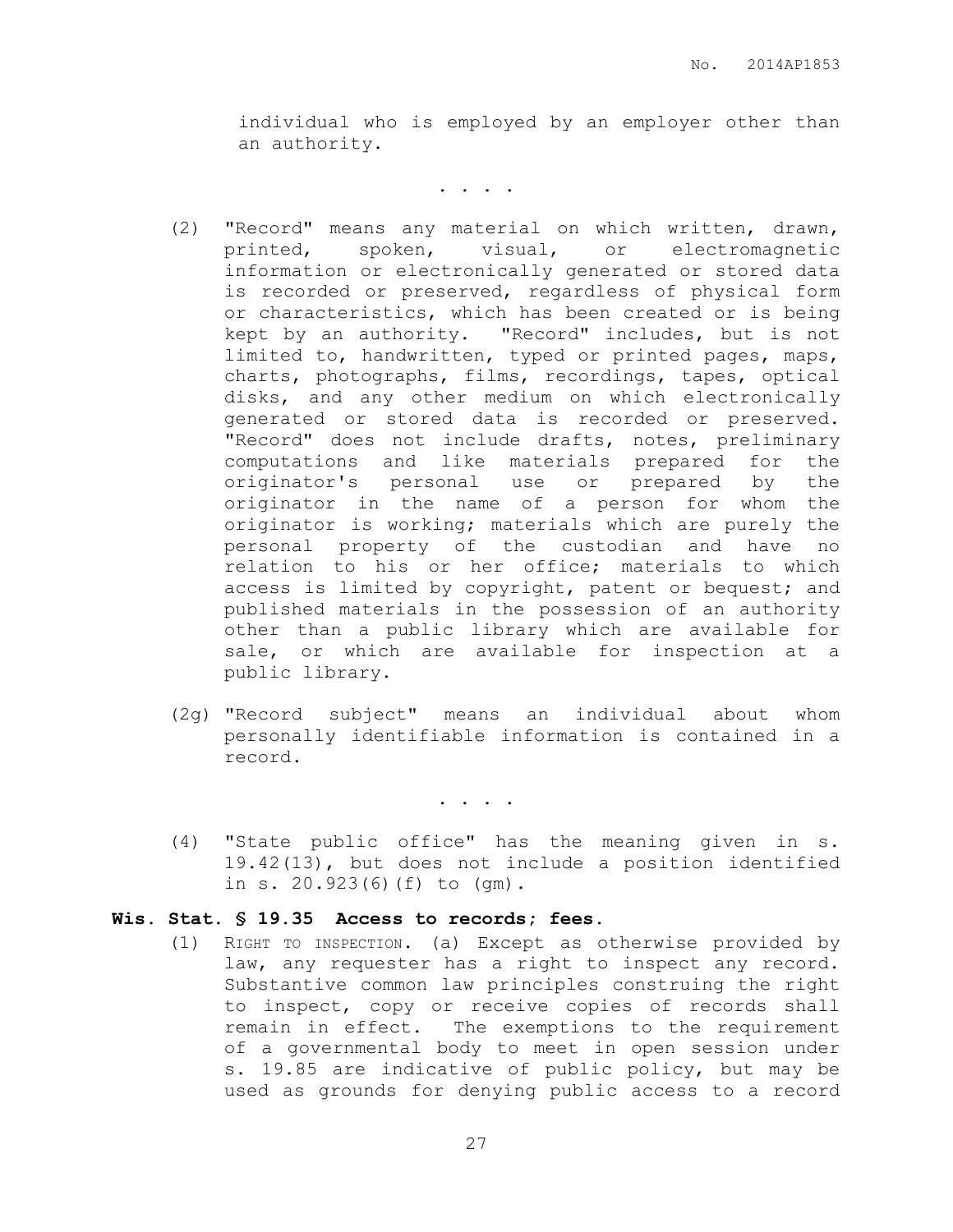only if the authority or legal custodian under s. 19.33 makes a specific demonstration that there is a need to restrict public access at the time that the request to inspect or copy the record is made.

. . . .

#### **Wis. Stat. § 19.356 – Notice to record subject; right of action**

- **(1)** Except as authorized in this section or as otherwise provided by statute, no authority is required to notify a record subject prior to providing to a requester access to a record containing information pertaining to that record subject, and no person is entitled to judicial review of the decision of an authority to provide a requester with access to a record.
- **(2)** (a) Except as provided in pars. (b) to (d) and as otherwise authorized or required by statute, if an authority decides under s. 19.35 to permit access to a record specified in this paragraph, the authority shall, before permitting access and within 3 days after making the decision to permit access, serve written notice of that decision on any record subject to whom the record pertains, either by certified mail or by personally serving the notice on the record subject. The notice shall briefly describe the requested record and include a description of the rights of the record subject under subs. (3) and (4). This paragraph applies only to the following records:
	- 1. A record containing information relating to an employee that is created or kept by the authority and that is the result of an investigation into a disciplinary matter involving the employee or possible employmentrelated violation by the employee of a statute, ordinance, rule, regulation, or policy of the employee's employer.
	- 2. A record obtained by the authority through a subpoena or search warrant.
	- 3. A record prepared by an employer other than an authority, if that record contains information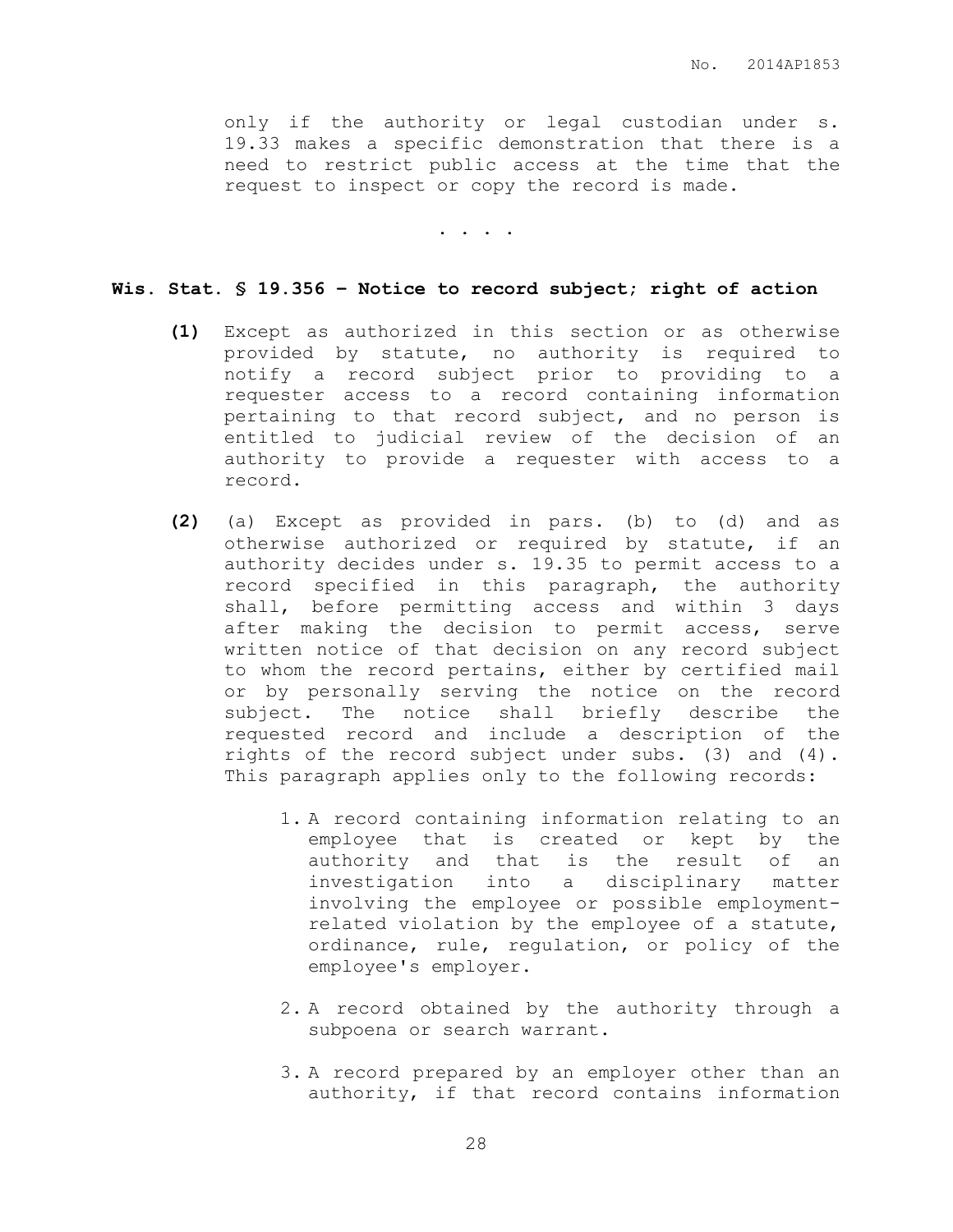relating to an employee of that employer, unless the employee authorizes the authority to provide access to that information.

- (b) Paragraph (a) does not apply to an authority who provides access to a record pertaining to an employee to the employee who is the subject of the record or to his or her representative to the extent required under s. 103.13 or to a recognized or certified collective bargaining representative to the extent required to fulfill a duty to bargain or pursuant to a collective bargaining agreement under ch. 111.
- (c) Paragraph (a) does not apply to access to a record produced in relation to a function specified in s. 106.54 or 230.45 or subch. II of ch. 111 if the record is provided by an authority having responsibility for that function.
- (d) Paragraph (a) does not apply to the transfer of a record by the administrator of an educational agency to the state superintendent of public instruction under s. 115.31(3)(a).
- **(3)** Within 5 days after receipt of a notice under sub. (2)(a), a record subject may provide written notification to the authority of his or her intent to seek a court order restraining the authority from providing access to the requested record.
- **(4)** Within 10 days after receipt of a notice under sub. (2)(a), a record subject may commence an action seeking a court order to restrain the authority from providing access to the requested record. If a record subject commences such an action, the record subject shall name the authority as a defendant. Notwithstanding s. 803.09, the requester may intervene in the action as a matter of right. If the requester does not intervene in the action, the authority shall notify the requester of the results of the proceedings under this subsection and sub. (5).
- **(5)** An authority shall not provide access to a requested record within 12 days of sending a notice pertaining to that record under sub. (2)(a). In addition, if the record subject commences an action under sub. (4), the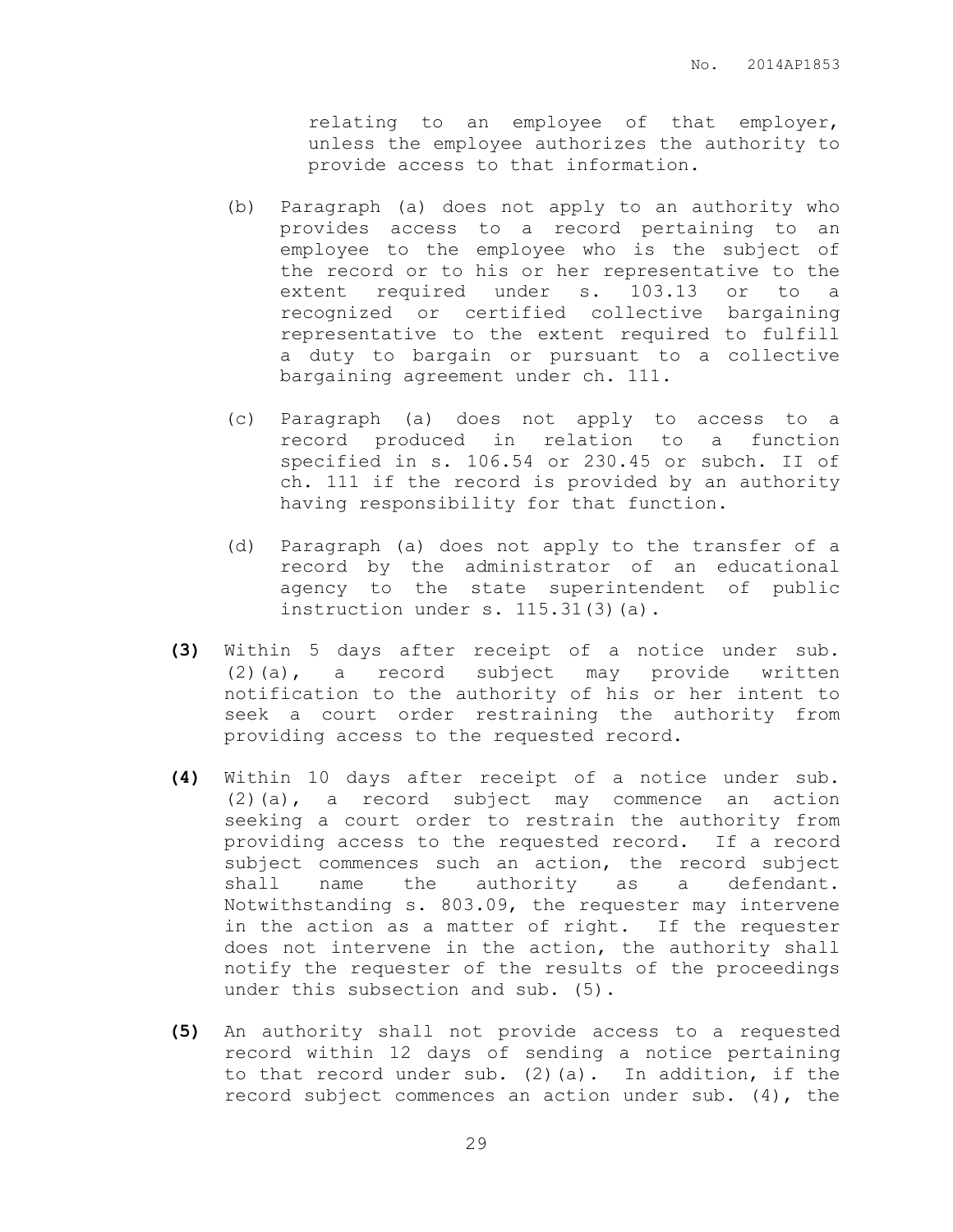authority shall not provide access to the requested record during pendency of the action. If the record subject appeals or petitions for review of a decision of the court or the time for appeal or petition for review of a decision adverse to the record subject has not expired, the authority shall not provide access to the requested record until any appeal is decided, until the period for appealing or petitioning for review expires, until a petition for review is denied, or until the authority receives written notice from the record subject that an appeal or petition for review will not be filed, whichever occurs first.

- **(6)** The court, in an action commenced under sub. (4), may restrain the authority from providing access to the requested record. The court shall apply substantive common law principles construing the right to inspect, copy, or receive copies of records in making its decision.
- **(7)** The court, in an action commenced under sub. (4), shall issue a decision within 10 days after the filing of the summons and complaint and proof of service of the summons and complaint upon the defendant, unless a party demonstrates cause for extension of this period. In any event, the court shall issue a decision within 30 days after those filings are complete.
- **(8)** If a party appeals a decision of the court under sub. (7), the court of appeals shall grant precedence to the appeal over all other matters not accorded similar precedence by law. An appeal shall be taken within the time period specified in s. 808.04(1m).
- **(9)** (a) Except as otherwise authorized or required by statute, if an authority decides under s. 19.35 to permit access to a record containing information relating to a record subject who is an officer or employee of the authority holding a local public office or a state public office, the authority shall, before permitting access and within 3 days after making the decision to permit access, serve written notice of that decision on the record subject, either by certified mail or by personally serving the notice on the record subject. The notice shall briefly describe the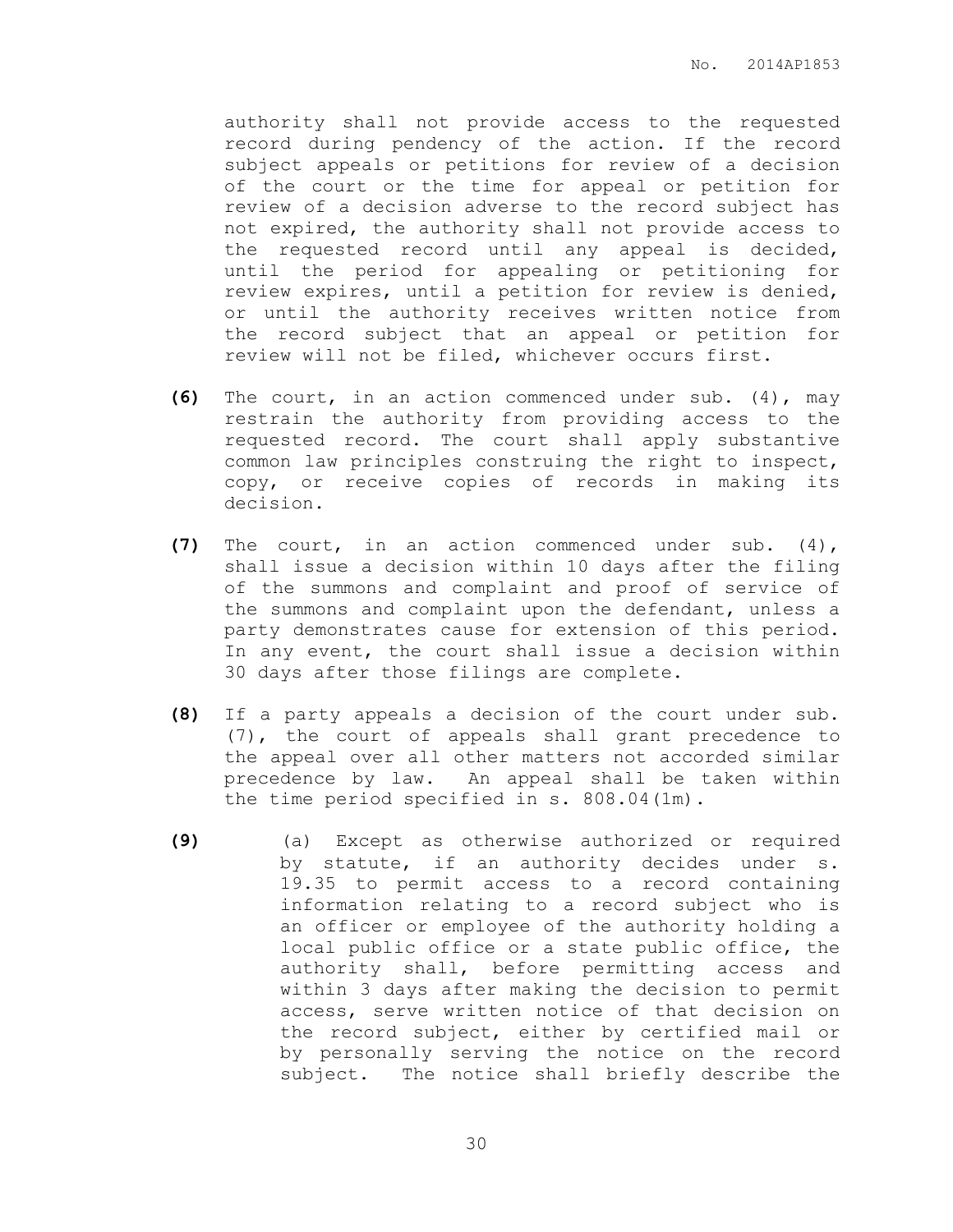requested record and include a description of the rights of the record subject under par. (b).

(b) Within 5 days after receipt of a notice under par. (a), a record subject may augment the record to be released with written comments and documentation selected by the record subject. Except as otherwise authorized or required by statute, the authority under par. (a) shall release the record as augmented by the record subject.

**Wis. Stat. § 19.42 – Definitions.** In this subchapter [code of ethics for public officials and employees]:

. . . .

(13) "State public office" means:

. . . .

(c) All positions identified under s.  $20.923(2)$ ,  $(4)$ , (4g), (6)(f) to (h), (7), and (8) to (10), except clerical positions.

**Wis. Stat. § 20.923 - Statutory salaries**. The purpose of this section is to establish a consistent and equitable salary setting mechanism for all elected officials, appointed state agency heads, division administrators and other executive-level unclassified positions. All such positions shall be subject to the same basic salary establishment, implementation, modification, administrative control and application procedures. The salary-setting mechanism contained in this section shall be directed to establishing salaries that are determined on a comprehensive systematic basis, bear equitable relationship to each other and to the salaries of classified service subordinates, and be reviewed and established with the same frequency as those of state employees in the classified service.

. . . .

**(2)** CONSTITUTIONAL OFFICERS AND OTHER ELECTED STATE OFFICIALS.

. . . .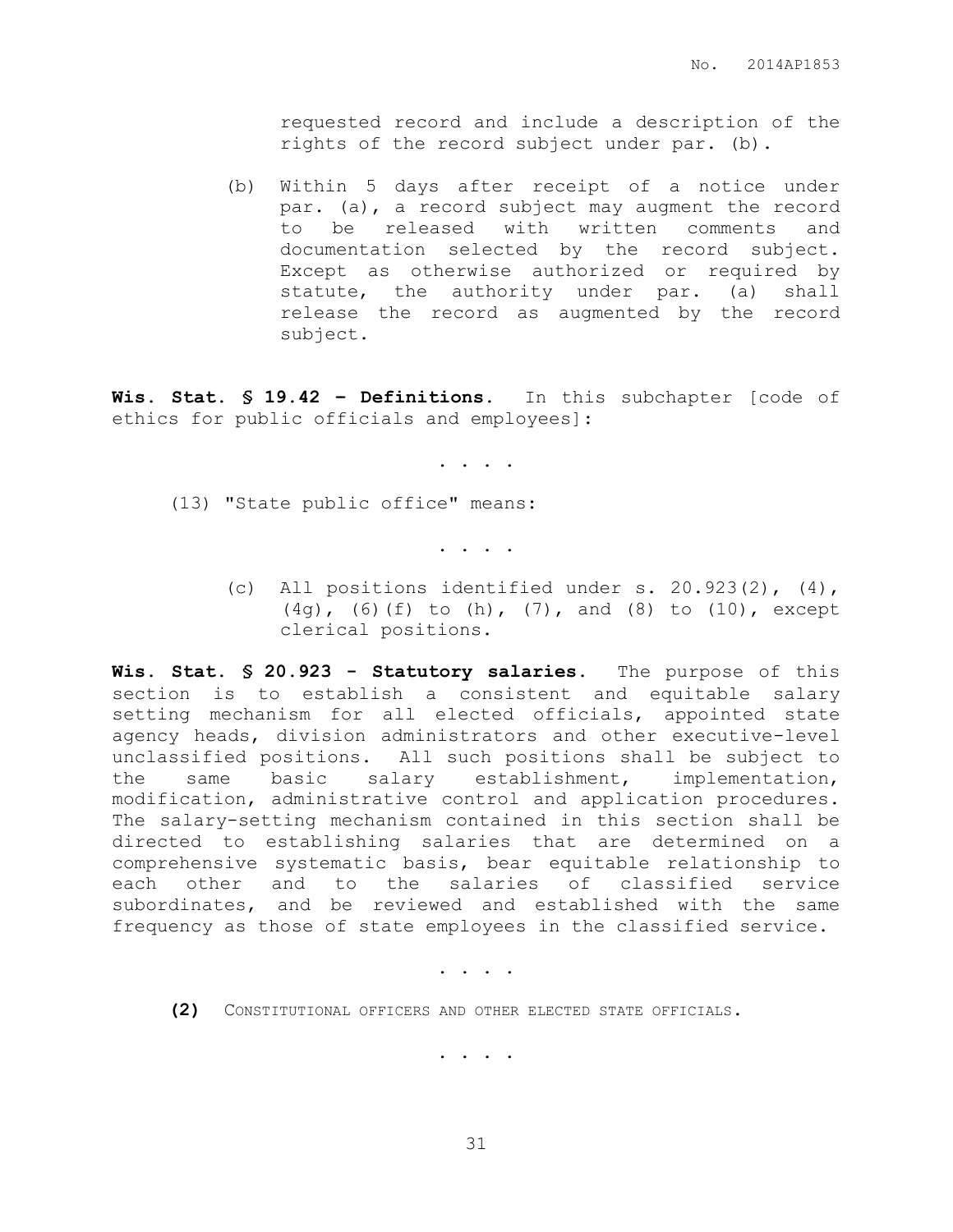(j) The annual salary of a district attorney shall be set under s. 978.12.

**Wis. Const. Article VI, Section 4 – County officers; election, terms, removal; vacancies**. SECTION 4.

. . . .

- **(1)** (a) Except as provided in pars. (b) and (c) and sub. (2), coroners, registers of deeds, district attorneys, and all other elected county officers, except judicial officers, sheriffs, and chief executive officers, shall be chosen by the electors of the respective counties once in every 2 years.
- (c) Beginning with the first general election at which the president is elected which occurs after the ratification of this paragraph, district attorneys, registers of deeds, county clerks, and treasurers shall be chosen by the electors of the respective counties, or by the electors of all of the respective counties comprising each combination of counties combined by the legislature for that purpose, for the term of 4 years and surveyors in counties in which the office of surveyor is filled by election shall be chosen by the electors of the respective counties, or by the electors of all of the respective counties comprising each combination of counties combined by the legislature for that purpose, for the term of 4 years.

. . . .

**(5)** All vacancies in the offices of coroner, register of deeds or district attorney shall be filled by appointment. The person appointed to fill a vacancy shall hold office only for the unexpired portion of the term to which appointed and until a successor shall be elected and qualified.

. . . .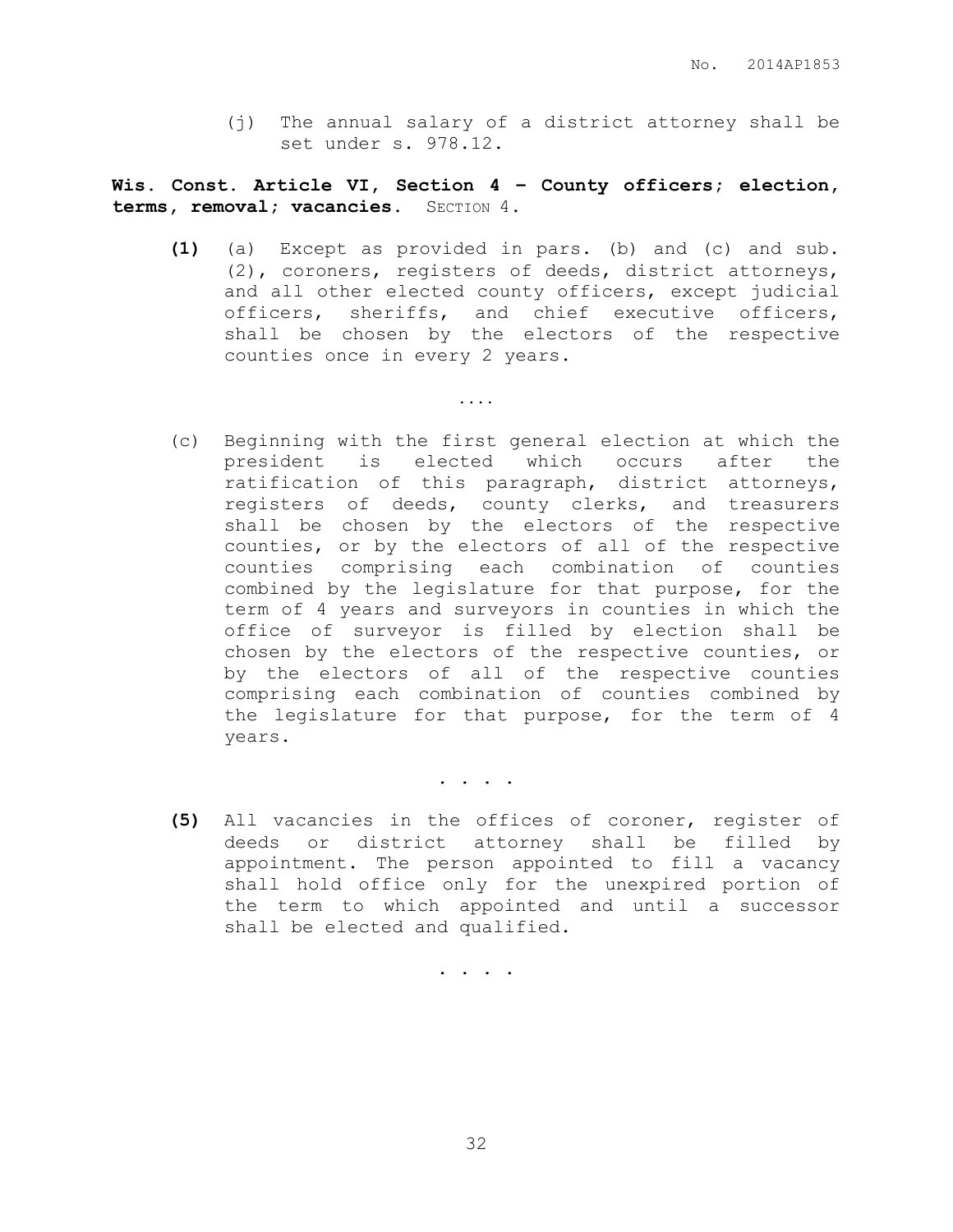¶65 PATIENCE DRAKE ROGGENSACK, C.J. *(concurring in part, dissenting in part).* I concur with the conclusion of the majority opinion that the questions presented are questions of statutory interpretation, not of standing.<sup>1</sup> I also concur that Albert D. Moustakis, the Vilas County District Attorney, is not an employee within the definition set out in Wis. Stat. § 19.32(1bg), although I do not agree with all of the majority opinion's reasoning upon which its statutory interpretation is based.

¶66 I dissent because the majority opinion chooses not to address obligations of the Department of Justice (DOJ) under Wis. Stat. § 19.356(9)(a) and (b), which must be met prior to release of the public records that the Lakeland Times seeks.<sup>2</sup> Nothing in the record shows that Moustakis received the notice required by § 19.356(9)(a), and without notice sufficient to satisfy § 19.356(9)(a) and (b), the DOJ is without statutory authority to release records that are at issue here. Accordingly, I would reinstate Moustakis's action under the public records law that the circuit court dismissed, and I respectfully concur in part and dissent in part from the majority opinion.

# I. BACKGROUND

¶67 The majority opinion ably narrates the factual background for the case before us; therefore, I will set out

 $\overline{a}$ 

 $1$  Majority op.,  $\mathbb{I}3$  n.2.

 $2$  Id.,  $\P$ 153, 60-61.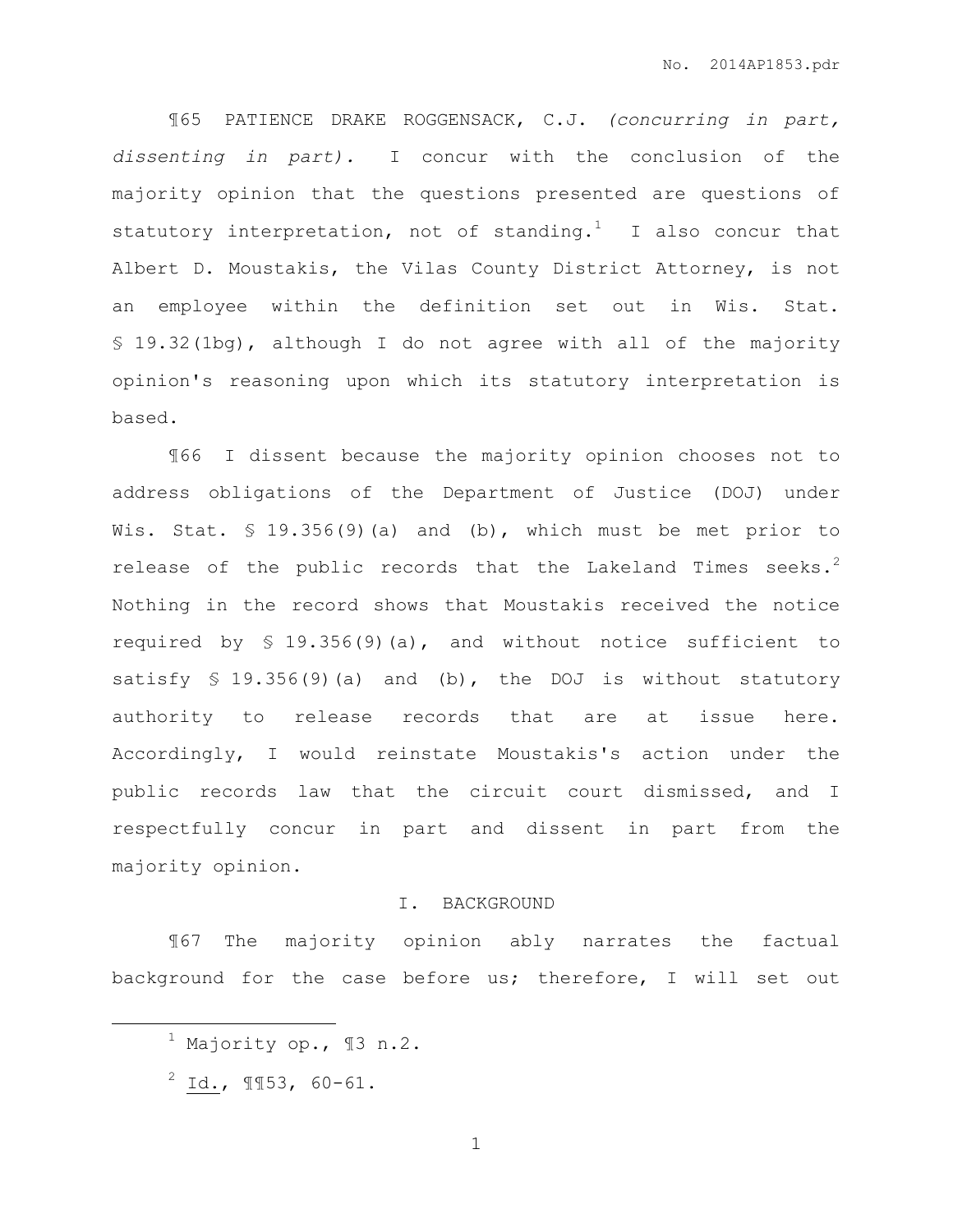only those facts necessary to enable the reader to follow my discussion below.

¶68 Although the record is far from clear, apparently an allegation was made that Moustakis was not properly carrying out the functions of his office as Vilas County District Attorney. The DOJ investigated the allegation and determined it was without merit. The Lakeland Times newspaper made a public records request of the DOJ asking for records that relate to the DOJ's investigation.

¶69 Moustakis believes he has rights relative to the release of the DOJ's records of the investigation pursuant to various subsections of Wis. Stat. § 19.356. The DOJ does not agree. Accordingly, Moustakis filed this action to enforce what he believes are his statutory rights relative to the requested records. $3$  The circuit court agreed with the DOJ, and dismissed Moustakis's claims under Wisconsin's public records law. The court of appeals affirmed.

### II. DISCUSSION

# A. Standard of Review

¶70 In order to answer the questions presented but unaddressed by the majority opinion, I interpret and apply Wis. Stat. § 19.356(9)(a) and (b). Statutory interpretation and application present questions of law that we decide independently, while benefitting from the discussions of the

 $\overline{a}$ 

<sup>3</sup> Moustakis subsequently amended his complaint to assert constitutional and common law rights. Those claims remain in the circuit court and are not part of this review.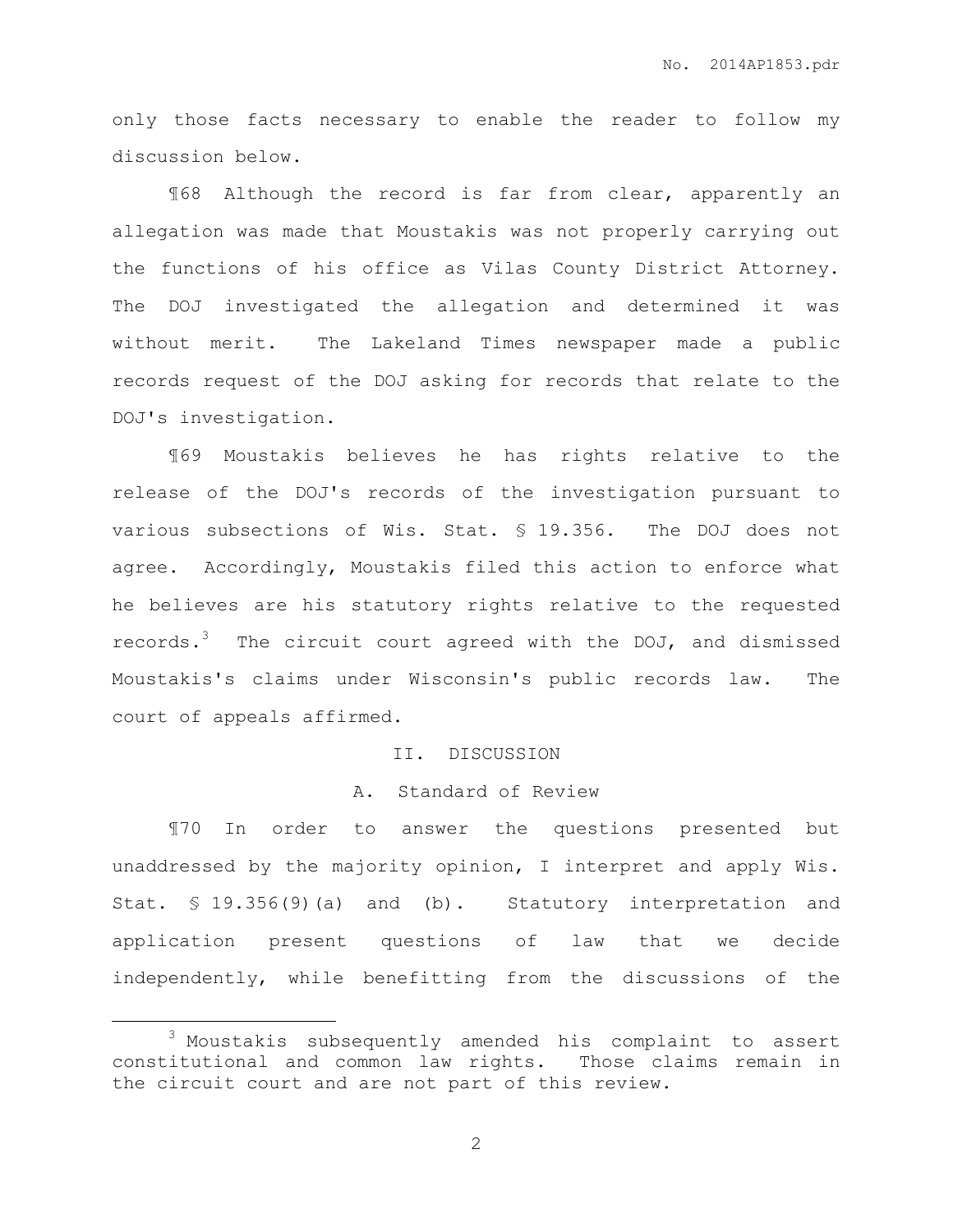court of appeals and the circuit court. State v. Hanson, 2012 WI 4, ¶14, 338 Wis. 2d 243, 808 N.W.2d 390.

## B. Statutory Interpretation

¶71 Moustakis contends that "[a]t the barest of minimums, the court system must have standing to address the failure of a custodian to provide a Wis. Stat. § 19.356(9) notice where applicable prior to the release of a record."<sup>4</sup> The DOJ has asserted that it is not required to provide Moustakis with notice under § 19.356(9)(a) because he "is not entitled to invoke 19.356."<sup>5</sup>

¶72 Statutory interpretation begins with the plain meaning of the words chosen by the legislature. Wis. Indus. Energy Group, Inc. v. Public Serv. Comm'n of Wis., 2012 WI 89, ¶15, 342 Wis. 2d 576, 819 N.W.2d 240. If their meaning is plain, we apply that meaning and go no further. Kalal v. Circuit Court for Dane Cnty., 2004 WI 58, ¶45, 271 Wis. 2d 633, 681 N.W.2d 110. However, if a statute is "'capable of being understood by reasonably well-informed persons in two or more senses', then the statute is ambiguous." Watton v. Hegerty, 2008 WI 74, ¶15, 311 Wis. 2d 52, 751 N.W.2d 369 (quoting Kalal, 271 Wis. 2d 633, ¶47).

¶73 Wisconsin Stat. § 19.356(9) is my focus. It states in relevant part:

 $\overline{a}$ 

<sup>4</sup> Br. of Pl.-Appellant-Pet'r at 19.

 $5$  Tr. of April 3, 2014 Proceedings at 17.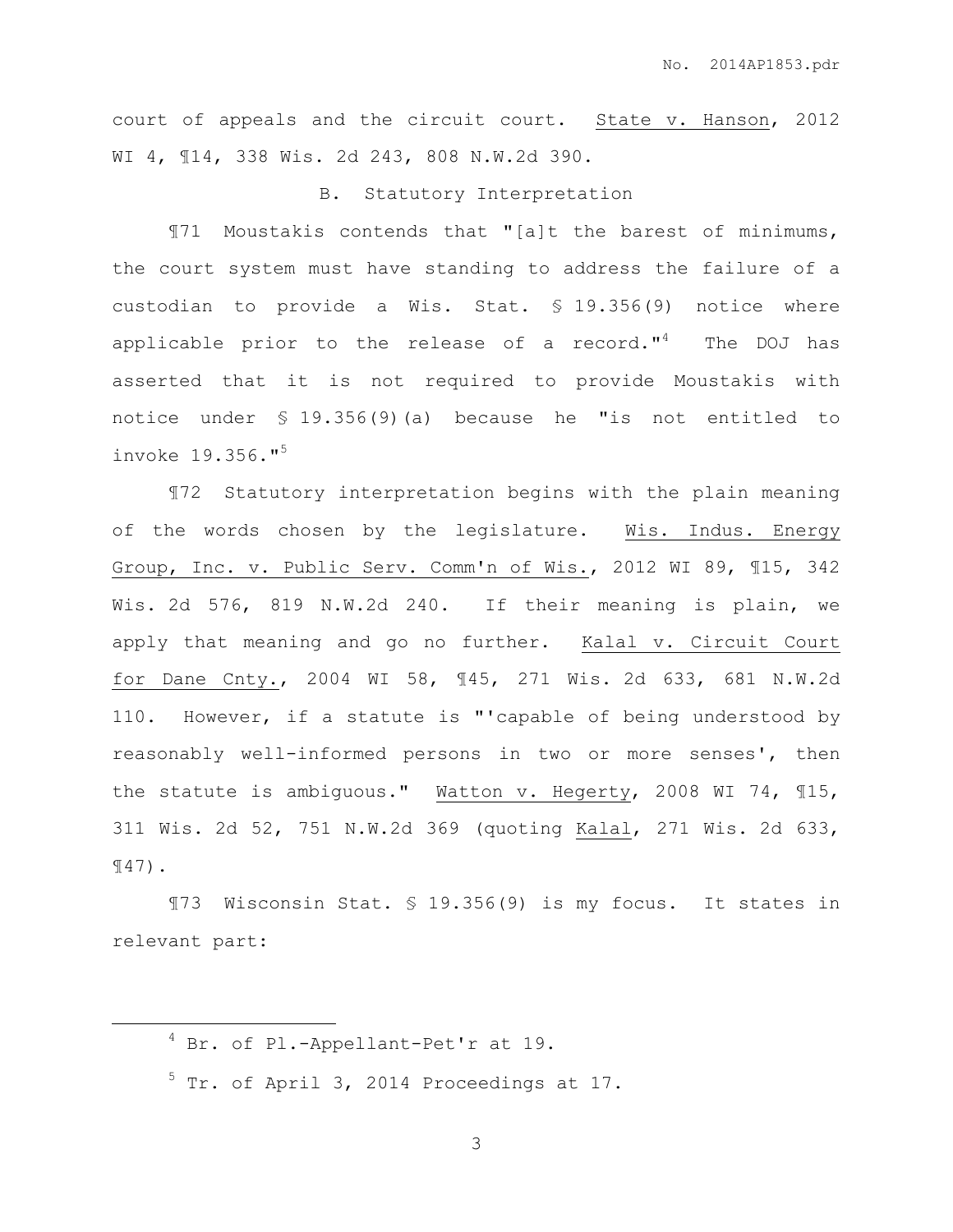(a) Except as otherwise authorized or required by statute, if an authority decides under s. 19.35 to permit access to a record containing information relating to a record subject who is an officer . . . holding a local public office or a state public office, the authority shall, before permitting access and within 3 days after making the decision to permit access, serve written notice of that decision on the record subject . . . . The notice shall briefly describe the requested record and include a description of the rights of the record subject under par. (b).

(b) Within 5 days after receipt of a notice under par. (a), a record subject may augment the record to be released with written comments and documentation selected by the record subject. Except as otherwise authorized or required by statute, the authority under par. (a) shall release the record as augmented by the record subject.

¶74 The DOJ agrees that Moustakis is an officer holding state public office. However, the DOJ asserts that Moustakis has no right to prior notice of an impending release of public records. The DOJ asserts that it gave Moustakis prior notice simply as a "courtesy."<sup>6</sup>

¶75 Wisconsin Stat. § 19.356(9)(a) is not an example of artful drafting, which has generated part of Moustakis's argument that he is an employee within the meaning of Wis. Stat. § 19.32(1bg). However, the application of § 19.356(9)(a) in regard to notice requirements for the case before us is plain. This is so in part because Moustakis is the Vilas County District Attorney and in part because the DOJ has the records under consideration. Therefore, Moustakis comes within the plain meaning of § 19.356(9)(a), which describes an "officer

 $\overline{a}$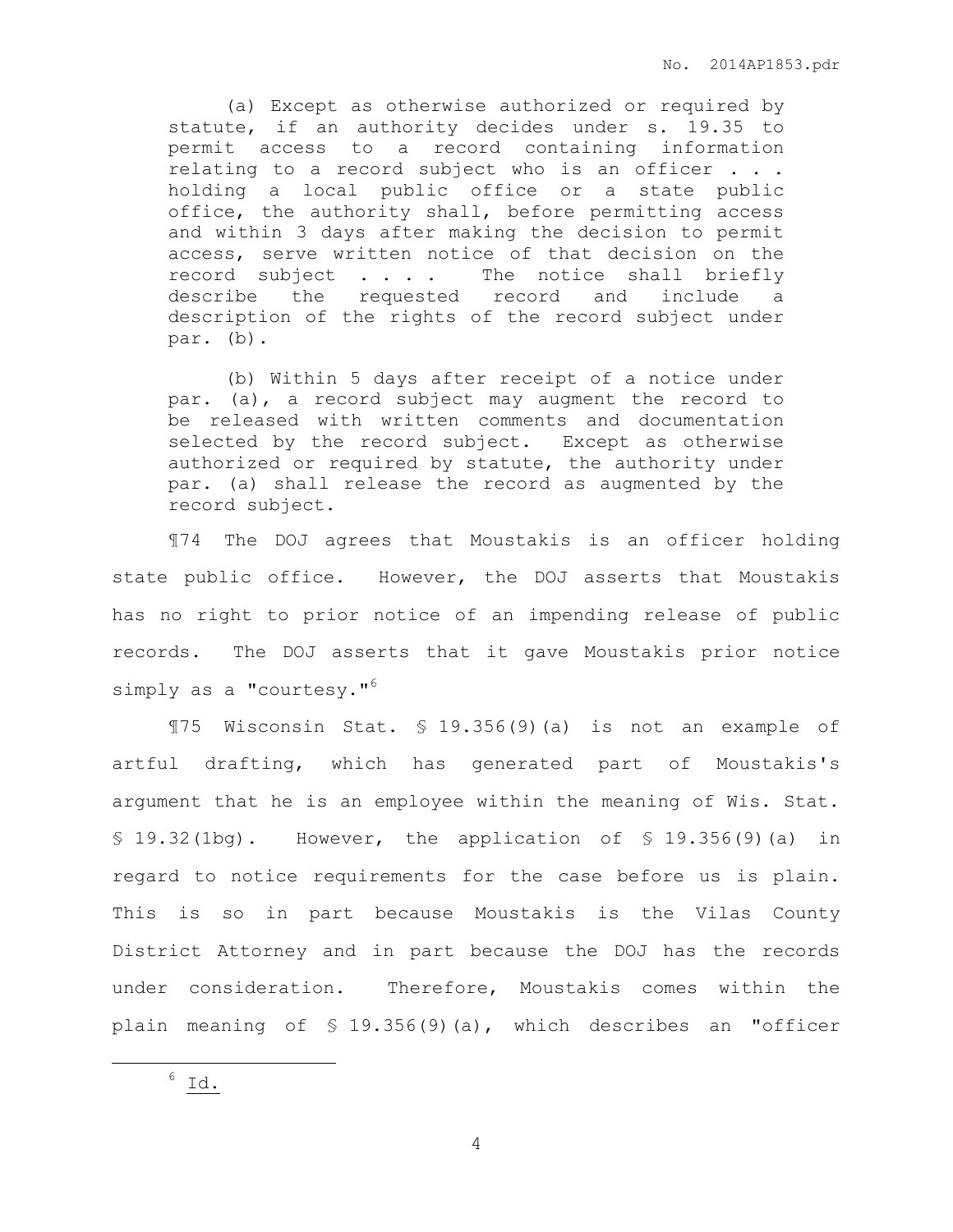. . . holding . . . a state public office," and the DOJ comes within "the authority" in possession of the public records at issue.

¶76 In regard to notice, the plain meaning of Wis. Stat. § 19.356(9)(a) imposes statutory obligations that the DOJ must meet before it can release public records that relate to this record subject (Moustakis) who is an "officer" who holds "state office."

¶77 For example, Wis. Stat. § 19.356(9)(a)'s directive which begins as: "[T]he authority shall, before permitting access . . . serve written notice of that decision on the record subject," imposes affirmative obligations on the DOJ prior to release of these public records. Id. First, the DOJ must give Moustakis written notice. Id. Second, the notice must be given three days prior to release of the records. Id. Third, notice must be served on Moustakis either by certified mail or personal service. Id. Fourth, the written notice must briefly describe the records at issue. Id. Fifth, the written notice must inform Moustakis that he has five days after "receipt of a notice" in which to exercise his right to augment the records. Wis. Stat. § 19.356(9)(b). Sixth, the DOJ must explain that Moustakis may augment the records with "written comments and documentation" of his choice. Id. And finally, if Moustakis augments the records, the notice must provide that the DOJ shall release the records as augmented by Moustakis. Id.

¶78 "Wisconsin has a long history of holding public employees accountable through providing complete public access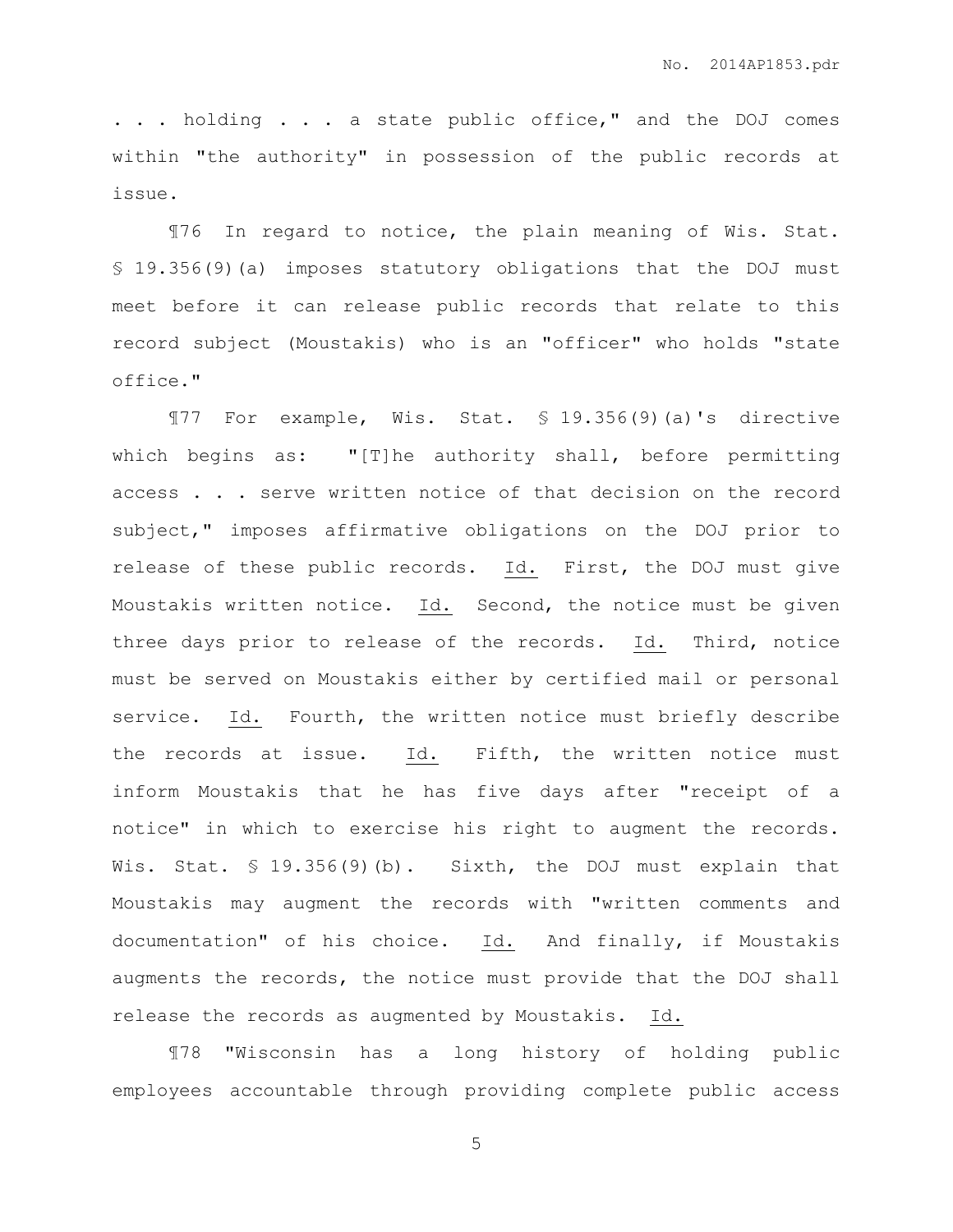to records that will assist in the public's review." Schill v. Wis. Rapids Sch. Dist., 2010 WI 86, ¶212, 327 Wis. 2d 572, 786 N.W.2d 177 (Roggensack, J., dissenting). I dissented in Schill because the lead opinion and the concurrence prevented access to emails that teachers received on work computers during work time in contravention to Wisconsin's tradition of open government. Id., ¶211.

¶79 The notice of Wis. Stat. § 19.356(9)(a) promotes open government. It increases transparency in regard to actions taken in the course of governmental business because it permits both sides of a concern to be placed before the public. The § 19.356(9)(a) notice is also an important aspect of fundamental fairness to public officers, who serve the people of Wisconsin. Dismissal of Moustakis's public records action stands in the way of both policies, which are supportive of good government. Accordingly, I would hold that the records at issue here cannot be released at this time due to the DOJ's failure to fulfill its statutory obligations related to the release of the records to Lakeland Times.

#### III. CONCLUSION

¶80 I dissent because the majority opinion chooses not to address obligations of the DOJ under Wis. Stat. § 19.356(9)(a) and (b), which must be met prior to release of the public records that the Lakeland Times seeks. Nothing in the record shows that Moustakis received the notice required by § 19.356(9)(a), and without notice sufficient to satisfy § 19.356(9)(a) and (b), the DOJ is without statutory authority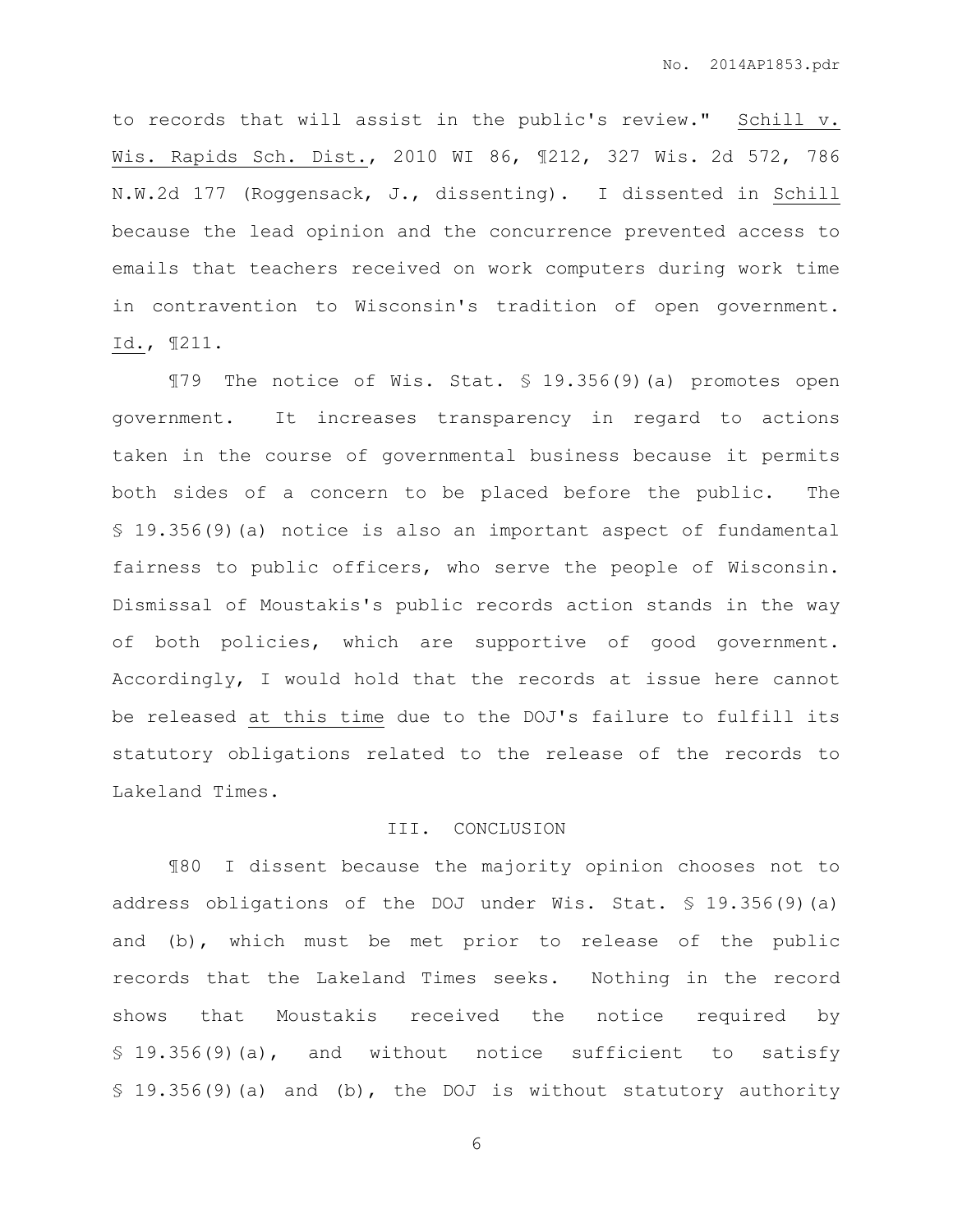to release records that are at issue here. Accordingly, I would reinstate Moustakis's action under the public records law that the circuit court dismissed, and I respectfully concur in part and dissent in part from the majority opinion.

¶81 I am authorized to state that Justices ANNETTE KINGSLAND ZIEGLER and MICHAEL J. GABLEMAN join this concurrence/dissent.